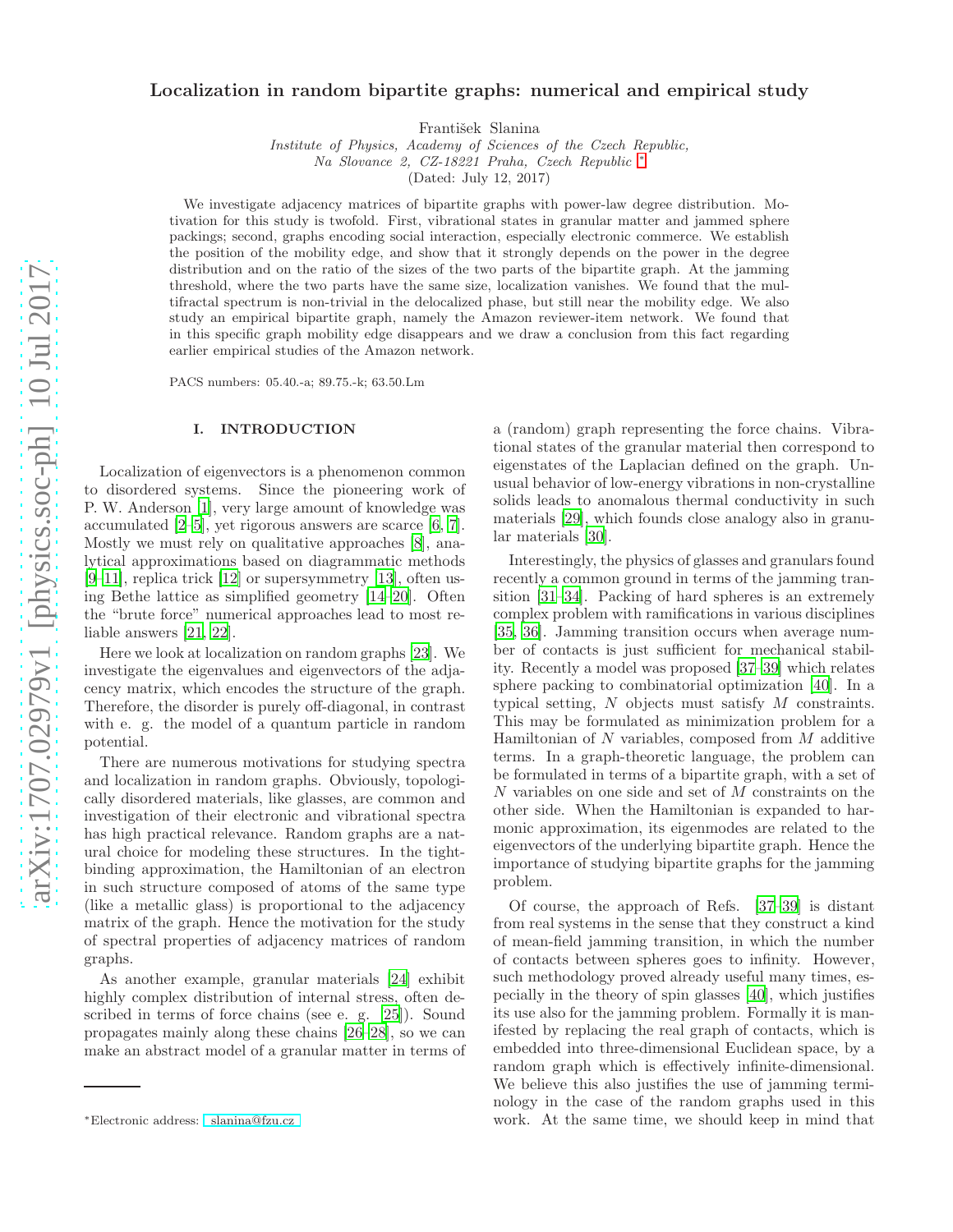graphs pertaining to realistic models of jamming should have quite narrow degree distribution. Therefore, in the context of our scale-free graphs we should rather speak of "abstract" of "generalized" jamming problem. In this sense we can speak of jamming transition in any bipartite graph.

However, our immediate motivation comes from the study of bipartite random graphs that naturally occur in electronic commerce. They belong to a broader class of scale-free graphs (i. e. those with power-law degree distribution) [\[41\]](#page-14-10). At this point let us make just brief remark that related problems were also investigated in the field of correlation matrices [\[42](#page-14-11)[–45\]](#page-14-12).

We already studied several electronic-commerce networks in the past [\[46](#page-14-13)[–48\]](#page-14-14). Here we shall reexamine the Amazon network [\[46\]](#page-14-13). It is a bipartite graph of reviewers on one side and items offered for sale on the other side. We found that the degree distribution follows a power law on both sides. Moreover, we found by diagonalization of the corresponding matrix that the localized eigenvectors carry non-trivial semantic information on the network. Indeed, we were able to clearly identify several groups of agents sharing the same interests. Therefore, we found a practical application of the study of localization in empirical networks. However, it would be highly desirable to have a model of such network, at least to provide certain benchmark as to density of eigenvalues and dependence of the inverse participation ration on eigenvalue. We propose a random bipartite graph with power-law degree distribution as a model of these empirical networks. Here we want to study how much the model reproduces the empirical data as to spectrum and localization properties.

For completeness we should also mention that localization was already used in extracting information from scale-free graphs, e. g. in Refs. [\[49](#page-14-15)[–53\]](#page-14-16).

So, the aim of this work is investigation of spectra and especially the localization in bipartite random graphs with power-law degree distribution (usually called scalefree graphs, although this term is somewhat misleading). A good deal of information was already obtained on the spectra of scale-free graphs. To cite just a few articles, see [\[54](#page-14-17)[–56\]](#page-14-18). The most important finding is that the powerlaw degree distribution induces a power-law tail in the density of eigenvalues. This is found generally, irrespective of the specific model used for the scale-free graph.

From the mathematical point of view, spectra of random graphs are just spectra of a special type of random sparse matrices. Analytical approaches exist for the density of eigenvalues, using the replica trick [\[57](#page-14-19)[–60\]](#page-14-20) or cavity approach [\[44,](#page-14-21) [61,](#page-14-22) [62\]](#page-14-23) (we proved that these two methods are strictly equivalent in [\[63](#page-14-24)]), or, alternatively, by mapping on a supersymmetric Hamiltonian [\[64](#page-14-25)[–66\]](#page-14-26).

Both replica trick and cavity method provide a ground for systematic analytic approximations, like effectivemedium and single-defect approximations, which grasp essential features of the spectrum, like in Refs. [\[57,](#page-14-19) [58](#page-14-27), [63,](#page-14-24) [67\]](#page-14-28). Of course, the cavity equations can be also solved by brute force using numerical population algorithms [\[44](#page-14-21), [61,](#page-14-22) [62,](#page-14-23) [68](#page-14-29)[–74\]](#page-14-30).

On the contrary, it is much harder to find similar analytical approximations to describe localization. Some of the difficulties encountered in attempts to find analytical approximations were investigated by us earlier [\[75\]](#page-14-31). Therefore, numerical solution of the cavity equations is usually used as a reliable method [\[14,](#page-13-10) [15,](#page-13-18) [61,](#page-14-22) [68,](#page-14-29) [70](#page-14-32)]. Of course, it is always possible to pursue the study by direct numerical diagonalization of sample random graphs [\[44,](#page-14-21) [67](#page-14-28), [71,](#page-14-33) [72,](#page-14-34) [75](#page-14-31)[–80](#page-14-35)]. We shall resort to the latter approach here.

In our previous work we investigated localization on Erdős-Rényi random graphs and on random regular graphs [\[75\]](#page-14-31). As we already hinted above, here we turn to localization on bipartite graphs. Spectra of such graphs, maybe under various disguises, were already studied earlier [\[63,](#page-14-24) [81,](#page-14-36) [82](#page-14-37)]. We took inspiration from the work [\[83\]](#page-14-38), where the spectrum of a scale-free bipartite graph was studied by replica approach within the effective-medium approximation. The structure of the graphs we shall construct will follow the algorithm of Goh et al. [\[84\]](#page-14-39). This is a natural generalization of the Erdős-Rényi graph ensemble to the case of non-uniform probabilities of placing edges between vertices. Spectra of these graphs were studied in Ref. [\[59](#page-14-40)] and the generalization to bipartite graphs was investigated in the already mentioned Ref. [\[83\]](#page-14-38). Our immediate aim is to add the aspect of localization to these studies.

# II. SCALE-FREE BIPARTITE GRAPH

### A. Relevance of the adjacency matrix

We shall deal with localization due to topological disorder, rather than random on-site potential. In the language of an electron moving in a random lattice represented by a graph  $G$ , we start with a general tight-binding Hamiltonian

$$
H = \sum_{i} \epsilon_i |i\rangle\langle i| + \sum_{i < j} t_{ij} (|i\rangle\langle j| + |j\rangle\langle i|) \tag{1}
$$

with on-site energies  $\epsilon_i$  and hopping terms  $t_{ij}$  connecting vertices  $i$  and  $j$  of the graph. Then we make a special choice relevant to our case, namely all diagonal elements equal (and without loss of generality they may be all zero) and hopping terms having value  $t_{ij} = t$  if  $(i, j)$  is an edge in the graph G and  $t_{ij} = 0$  otherwise. Such situation occurs e. g. in metallic glasses. Indeed, all atoms are equal but the local structure may change from one site to another. Then, the Hamiltonian of the particle is proportional to the adjacency matrix of the graph G. Again, setting the proportionality constant  $t = 1$  just fixes the energy scale. Therefore, all essential information is obtained in the spectrum and eigenvectors of the adjacency matrix of the graph.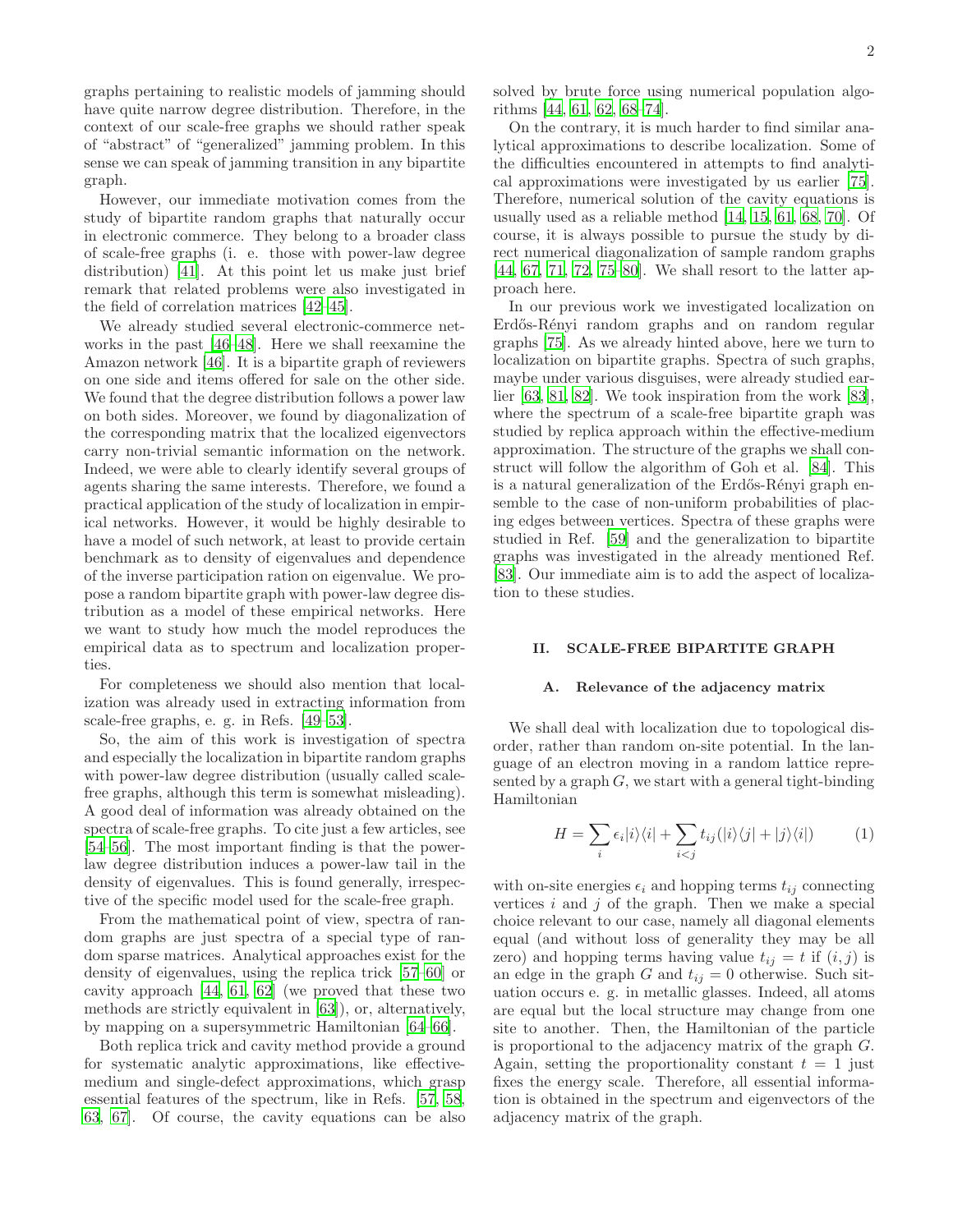On the other hand, in the study of vibration states of glasses and granular matter we need to diagonalize the matrix representing the Laplacian on the graph. However, when we study the localization on random graphs, there is a disadvantage in using the Laplacian. Indeed, we want to separate the effect of on-site disorder (random atomic energy in tight-binding electronic Hamiltonian or random atomic mass in a model of vibrations) from the effect of random graph topology. In the Laplacian, this two effects are mixed, because diagonal element is related to the degree of the node in the graph. This aspect makes the analysis less transparent. Therefore, we prefer to study the spectrum of adjacency matrix, where on-site disorder is totally absent.

The third reason for studying adjacency matrix lies in our previous empirical study of Amazon network [\[46\]](#page-14-13), which was done using adjacency matrix. Small communities in the network were successfully found by studying localization. To make comparison with a model random graph, adjacency matrix is studied also here.

#### B. Algorithm for graph creation

Now let us turn to our specific type of bipartite graph. The algorithm for creating instances of our random graph follows the original idea of Goh et al. [\[84](#page-14-39)], further adapted by Nagao [\[83](#page-14-38)]. We have two sets of vertices, the set A containing  $N$ , the set B containing  $M$  vertices. We shall assume  $N \leq M$ . Among these vertices, L edges are distributed, connecting always a vertex from A to a vertex from B. This way, a bipartite graph is created. The vertices are not statistically equivalent. The vertex i from A is given an a priori probability  $P_{Ai}$ , similarly the vertices from B will have probabilities  $P_{B_i}$ . To construct a scale-free graph, the probabilities will have the following power-law form

$$
P_{Ai} = \frac{i^{-\alpha_A}}{\sum_{l=1}^{N} l^{-\alpha_A}}, \quad i = 1, 2, ..., N
$$
  
\n
$$
P_{Bj} = \frac{j^{-\alpha_B}}{\sum_{l=1}^{M} l^{-\alpha_B}}, \quad j = 1, 2, ..., M
$$
 (2)

The edges are placed in the following way. In each step, a pair of vertices  $(i, j)$  from A and B, respectively, is chosen randomly with probability  $P_{Ai}P_{Bj}$ . If an edge connecting  $i$  and  $j$  already exists, the choice is canceled and a new pair is randomly selected. (This may be repeated several times, if the graph is already rather dense, but as long as  $L \le NM$ , a pair is eventually found.) Otherwise, a new edge is placed connecting  $i$  and  $j$ . Repeating this procedure  $L$  times we obtain a graph with exactly  $L$  edges and there are no multiple edges. It was found that the cumulative degree distribution on the A side has a powerlaw tail  $P^>(k) \sim k^{-\gamma}$ , where  $\gamma = 1/\alpha_A$  for  $\alpha_A < 1$ , while  $\gamma = 1$  for all  $\alpha_A \ge 1$  [\[84](#page-14-39)[–86](#page-14-41)]. By symmetry, analogous formulas hold for the degree distribution on the B side.



<span id="page-2-0"></span>FIG. 1: Density of eigenvalues for the graph with  $\alpha = 1/2$ ,  $M/N = 18$ ,  $L/N = 50$ , and size  $N = 30000$ . The straight line is the power  $\propto z^{-3}$ . In the inset, the cumulative degree distribution in the A set, for the same graph. The straight line is the power  $\propto k^{-2}$ .

The structure of the graph is encoded in the adjacency matrix, which has, due to the bipartite character, the following form

$$
R = \left(\begin{array}{cc} 0 & S \\ S^T & 0 \end{array}\right) \tag{3}
$$

where S is an  $N \times M$  rectangular matrix. The spectrum of the matrix  $R$  was studied using the replica method in Ref. [\[83\]](#page-14-38). It was found that the density of eigenvalues has a power law tail which depends only on the greater of the two exponents  $\alpha_A$ , and  $\alpha_B$ . This suggests that it is sufficient to study graphs with both exponents equal,  $\alpha_A = \alpha_B = \alpha$ , which is what we shall assume in the following.

The matrix R has size  $(N+M)\times(N+M)$ , which can be huge, as will be the case e. g. in the empirical data studied in the last section of this paper. However, essentially the same information on the spectrum and eigenvectors can be obtained from diagonalization of a smaller matrix  $C = S S^T$  of size  $N \times N$ . Obviously, if e is an eigenvector of C with eigenvalue  $\lambda^2$ , then  $\begin{pmatrix} e \\ cT_c \end{pmatrix}$  $\frac{e}{S^Te/\lambda}$ is an eigenvector of R with eigenvalue  $\lambda$  (see Appendix B, if unclear). Choosing plus or minus sign of  $\lambda$  we find that single eigenvector  $e$  of matrix  $C$  corresponds to just two independent eigenvectors of R. If we are interested only in localization on the A side, knowledge of eigenvectors of C is just sufficient. If we needed also elements of the eigenvector on the B side, they can be reconstructed from the eigenvector  $e$  of matrix  $C$ . Therefore, all computations in this article are for the matrix C.

Using the replica method, it was found that the powerlaw tail of the density of eigenvalues of the matrix C is  $\mathcal{D}(z) \sim z^{-1-\tau}$ , where  $\tau = 1/\alpha$  [\[83\]](#page-14-38). Note that the exponent for the density of eigenvalues is the same as the exponent for the degree distribution.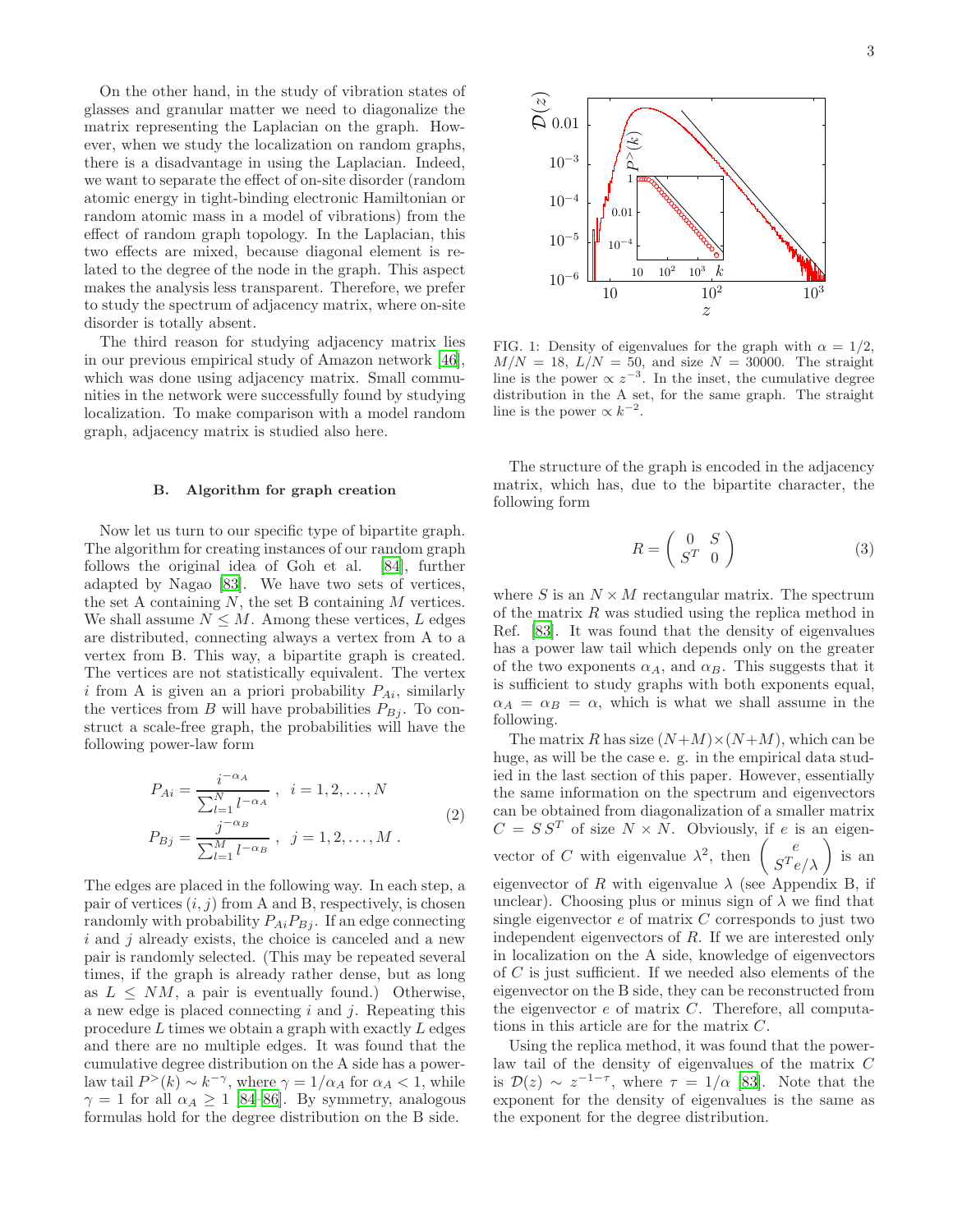

FIG. 2: Detail of the density of eigenvalues for the graph with  $\alpha = 1/2, M/N = 18, L/N = 10.$ 

<span id="page-3-0"></span>

<span id="page-3-1"></span>FIG. 3: Density of eigenvalues for the graph with  $\alpha = 1/2$ ,  $N = 30000, M/N = 1, L/N = 50$ . The straight lines are the powers  $\propto z^{-1/2}$  (dashed) and  $\propto z^{-3}$  (solid). In the inset, averaged logarithm of the inverse participation ratio for the graph with the same values of  $\alpha$ ,  $M/N$  and  $L/N$  and sizes  $N = 30000$  (○),  $N = 10000$  (□),  $N = 3000$  (△), and  $N =$ 1000  $(\diamondsuit)$ .

# III. SPECTRUM AND LOCALIZATION

## A. Sample preparation

Size dependence is the key to studying localization. Therefore, we create artificial sample graphs of four sizes,  $N = 10^3$ ,  $N = 3 \cdot 10^3$ ,  $N = 10^4$ , and  $N = 3 \cdot 10^4$ . For each size and each set of parameters  $\alpha$ ,  $M/N$ , and  $L/N$  we created certain number of independent samples of the random graph using the algorithm described in the previous section. The typical number of samples was about  $2.5 \cdot 10^5$ ,  $2 \cdot 10^4$ ,  $10^3$ , and  $50$  for  $N = 10^3$ ,  $N =$  $3 \cdot 10^3$ ,  $N = 10^4$ , and  $N = 3 \cdot 10^4$ , respectively. For each sample, the matrix  $C$  was diagonalized using the standard MATLAB library. The first thing we checked was the degree distribution of the graphs produced. We can see in the inset of Fig. [1](#page-2-0) that our algorithm created



<span id="page-3-2"></span>FIG. 4: Averaged logarithm of the inverse participation ratio for the graph with  $\alpha = 1/2$ ,  $M/N = 18$  and  $L/N = 50$  and sizes  $N = 30000$  (○),  $N = 10000$  (□),  $N = 3000$  (△), and  $N = 1000 \; (\diamondsuit).$ 

a graph in full agreement with analytical predictions.

### B. Density of eigenvalues

We show in Fig. [1](#page-2-0) a typical example of the density of eigenvalues. The tail is characterized by a powerlaw decay, which again, as with the degree distribution, agrees very well with the analytic prediction. At the lower edge of the spectrum, the density of states falls off quickly and this is the region where we expect localization to occur. We can see that the density of eigenvalues is rather smooth there. This is typical for large enough  $L/N$ , i. e. for dense enough graphs. When the graph goes sparser, singularities accompanied by apparent delta-functions appear at integer eigenvalues, as can be seen in Fig. [2.](#page-3-0) The quality of the data do not allow to establish the form of the singularities. In Erdős-Rényi graphs it was found that the singularity at the center of the spectrum is logarithmic [\[63\]](#page-14-24).So, by analogy we expect the singularities have logarithmic form also here. We do not know of any analytical theory which would describe this system of singularities sufficiently well. However, the mere presence of delta-functions can be understood by a simple consideration. Indeed, if  $L/M < 1$ , as is the case in Fig. [2,](#page-3-0) a macroscopic fraction of vertices in the B set has degree 1, i. e. does not provide a path from one A vertex to another one. This leads to creation of starlike components of the graph, where a single A vertex is linked to  $m > 0$  vertices from the set B, who themselves are not linked elsewhere. Such component contributes to the spectrum of the matrix  $C$  by integer value  $m$ . The weight of thus created delta-function reflects the probability with which these stars appear in the bipartite graph. This mechanism is analogous to the appearance of delta-functions in the spectrum of Erdős-Rényi graphs, as shown numerically e. g. in [\[62](#page-14-23), [63,](#page-14-24) [73,](#page-14-42) [77,](#page-14-43) [78](#page-14-44)] and analytically in [\[87,](#page-14-45) [88\]](#page-14-46).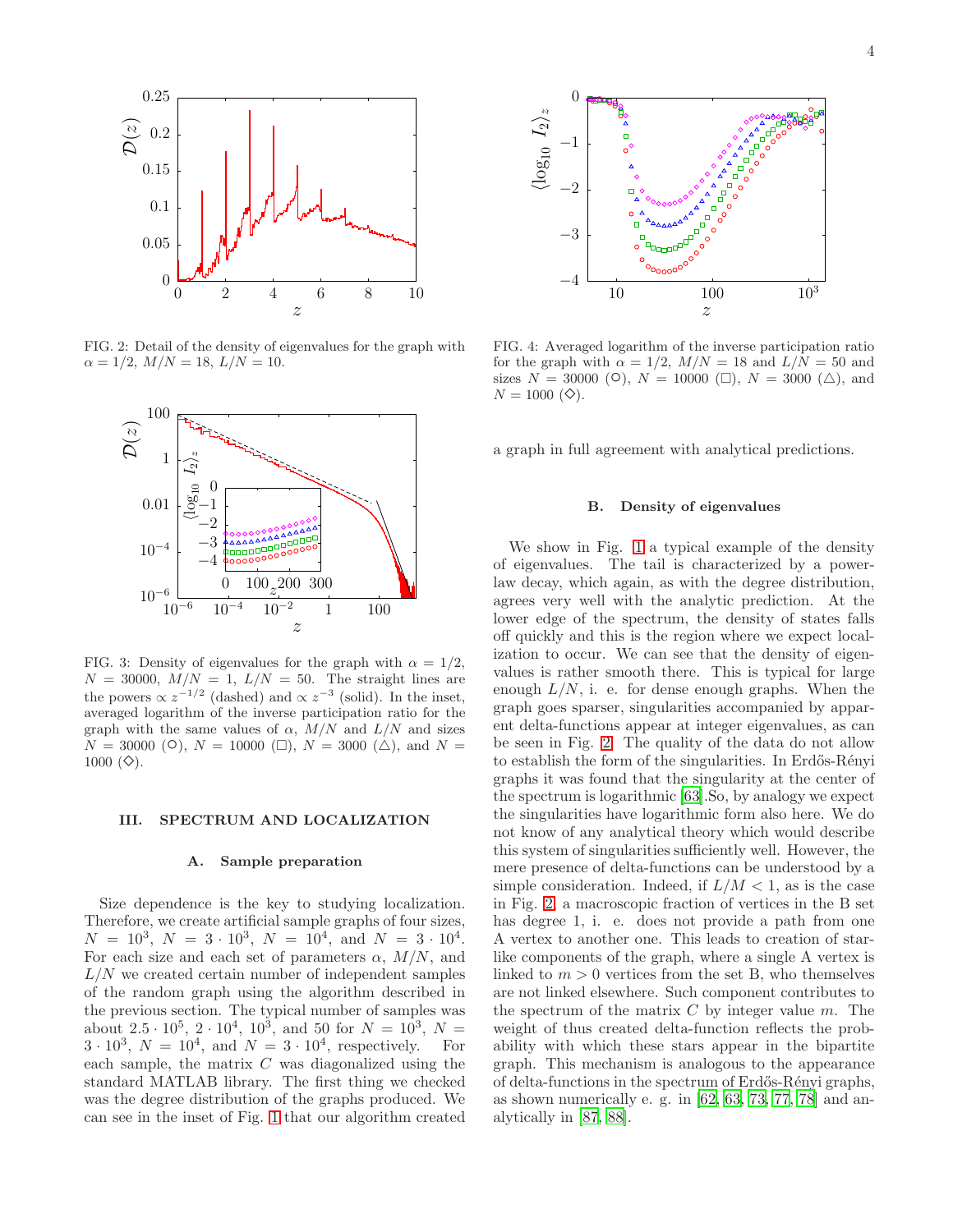

<span id="page-4-0"></span>FIG. 5: Detail of the averaged logarithm of the inverse participation ratio, versus the rescaled eigenvalue  $z/N^{\nu}$ , with  $\nu = 0.3$ . The graph parameters are  $\alpha = 1/2$ ,  $M/N = 18$ and  $L/N = 50$  and sizes  $N = 30000$  ( $\circ$ ),  $N = 10000$  ( $\circ$ ),  $N = 3000 \; (\triangle)$ , and  $N = 1000 \; (\diamond)$ . The straight line is the dependence  $3\log_{10}(z/N^{\nu}) + \text{const}$ 

For all  $M/N > 1$  the spectrum preserves the same overall character: there is a power-law tail at large z, with a power which depends only on  $\alpha$ , there is a bulk of the spectrum at intermediate z and an area with low density of eigenvalues at small z. The latter area shrinks as  $M/N$  approaches the critical value  $M/N = 1$ , where another power-law dependence develops. We found that for  $z \to 0$ , the density of eigenvalues exhibits a singularity  $\mathcal{D}(z) \sim z^{-1/2}$  for  $M/N = 1$ , independently of the other parameters  $L/N$  and  $\alpha$ . This is demonstrated in Fig. [3.](#page-3-1) In fact, this is exactly the behavior predicted for the case  $M = N$  by the Marc̆enko-Pastur formula [\[89\]](#page-14-47), which holds for  $\alpha = 0$  and  $L/N \to \infty$ .

In the interpretation of Refs. [\[37](#page-14-7)[–39\]](#page-14-8) it corresponds to the critical point in the jamming transition. The  $z^{-1/2}$ singularity translates into a flat density of vibrational states in jammed granular matter, as observed numerically [\[90](#page-14-48), [91](#page-14-49)] as well as experimentally [\[92,](#page-14-50) [93\]](#page-14-51). Our result implies, that the singularity at the jamming threshold is universal, and holds for a broad range of random bipartite graphs.

#### C. Localization

As an indicator of localization we calculate the inverse participation ratio (IPR), defined as  $I_2(z) = \sum_{i=1}^{N} e_{iz}^4$  for the eigenvector  $e_{iz}$  corresponding to the eigenvalue z, normalized as  $I_1(z) = \sum_{i=1}^{N} e_{iz}^2 = 1$  for all z. Localization is revealed in the behavior of IPR with increasing  $N$ , we therefore average the values of IPR for eigenvalues lying within an interval  $(z_-, z_+)$  centered around  $z = (z_{-} + z_{+})/2$ . Numerically it is more convenient to average the logarithm of IPR, instead of IPR itself, although we suppose that at large enough  $N$  both ways of averaging should lead to identical conclusions about



<span id="page-4-1"></span>FIG. 6: Detail of the averaged logarithm of the inverse participation ratio for the graph with  $\alpha = 1/2$ ,  $M/N = 18$ and  $L/N = 50$  and sizes  $N = 30000$  (○),  $N = 10000$  (□),  $N = 3000 \; (\triangle)$ , and  $N = 1000 \; (\diamondsuit)$ .

localization. Therefore, we calculate the quantity

$$
\langle \log_{10} I_2 \rangle_z = \frac{1}{N_z} \sum_{z' \in (z_-, z_+)} \log_{10} I_q(z') \tag{4}
$$

where  $N_z$  is the number of eigenvalues inside the interval  $(z_-, z_+)$ . We use decadic logarithm for convenience. Localized and delocalized states differ in the dependence on the graph size for large N. Thus we have  $\langle \log_{10} I_2 \rangle_z \simeq c_0$  for z in the region of localized states, while  $\langle \log_{10} I_2 \rangle_z \simeq c_1 - \log_{10} N$  for z in the region of delocalized states. Here  $c_0$  and  $c_1$  are constants independent of N.

The mobility edge  $z_{\text{mob}}$ , i. e. the value of z separating localized states on one side from delocalized ones on the other side, is extracted from the data by a procedure described in detail later.

We show in Fig. [4](#page-3-2) typical behavior of the averaged log IPR for  $\alpha > 0$ . We can see that the tail of the spectrum does not exhibit a clearly defined localized regime, contrary to the situation in Erdős-Rényi or random regular graphs [\[75](#page-14-31)]. In the data, there is no clear mobility edge visible. Instead, the region of high IPR seems to shift farther in the tail when the graph size increases. In order to quantify this shift, we replotted the averaged log IPR in the rescaled variable  $z/N^{\nu}$ . We found that the best data collapse is achieved for the value of the exponent  $\nu = 0.3$ . The rescaled plot is shown in Fig. [5.](#page-4-0) The observed data collapse suggest that in the tail the behavior of the inverse participation ratio is

<span id="page-4-2"></span>
$$
\langle \log_{10} I_2 \rangle_z = \Phi(z/N^{\nu}). \tag{5}
$$

The scaling function  $\Phi(x)$  exhibits two regimes, separated by a crossover at about  $x_{\text{cross}} \simeq 30$ . For  $x \gtrsim x_{\text{cross}}$ the scaling function approaches a constant,  $\Phi(x) \simeq C_>,$ while for  $x \leq x_{\text{cross}}$  it approaches the function  $\Phi(x) \simeq$  $\mu \log_{10}(x) + C_{\leq}$  with coefficient  $\mu = 3$ . The exact values of the constants  $C_{\le}$  and  $C_{\ge}$  are irrelevant, but what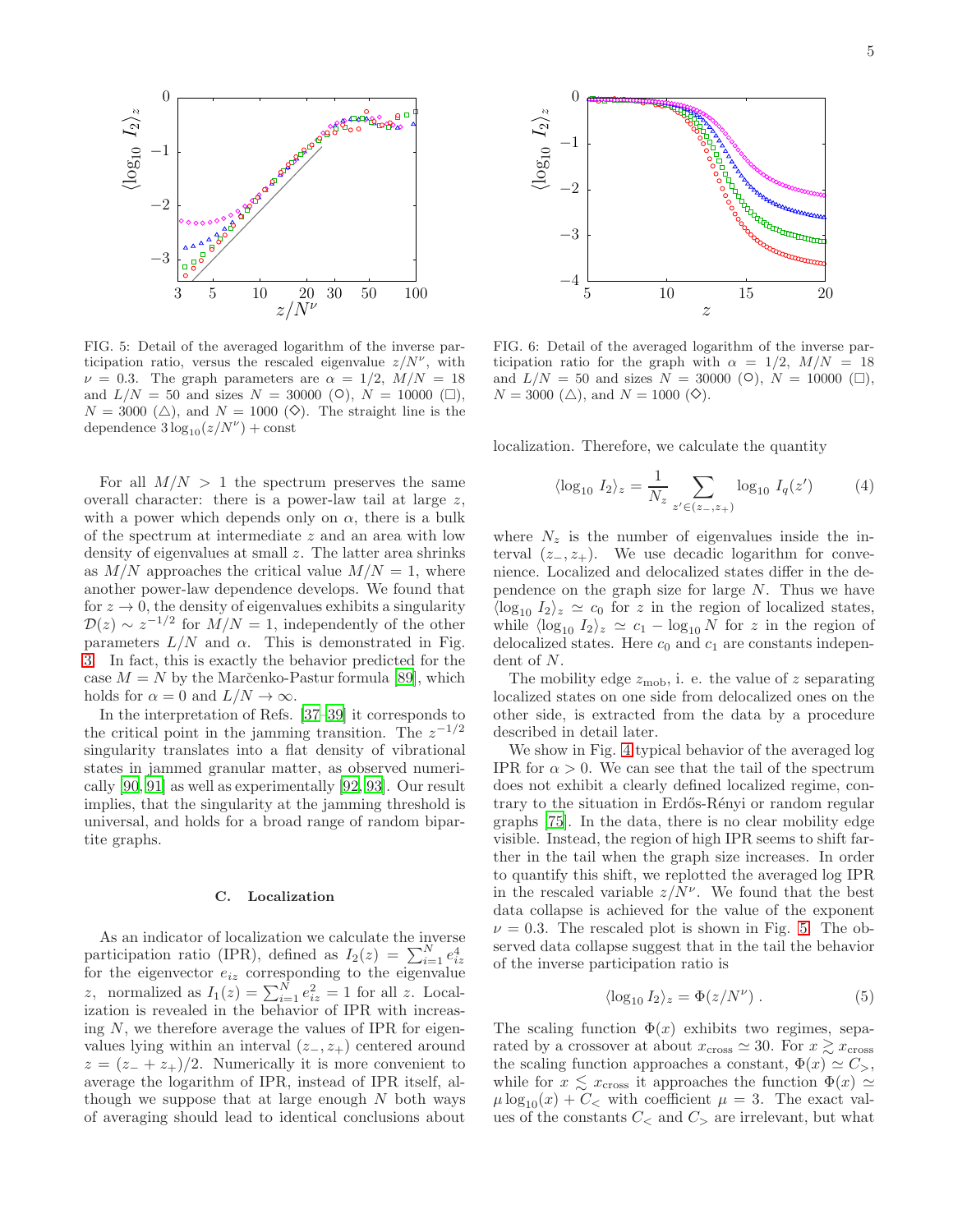

<span id="page-5-2"></span>FIG. 7: Data collapse of the averaged logarithm of the inverse participation ratio using the formulae [\(6\)](#page-5-0) and [\(7\)](#page-5-1). The data used are identical to those in Fig. [6.](#page-4-1) The meaning of the symbols is also the same. In the inset, extrapolation of the size-dependent estimates  $z_c(N)$  to infinite size. This way the position of the mobility edge  $z_{\text{mob}}$  is established.

counts are the values of the parameters  $\mu$  and  $\nu$ . In fact, the observed scaling implies the behavior  $\langle I_2 \rangle \sim$  $(z/N^{\nu})^{\mu}$ . For fixed z in the tail, but within the range  $z \lesssim x_{\text{cross}}N^{\nu}$  we have the dependence  $\langle I_2 \rangle \sim N^{-\nu\mu}$ . The value of the product  $\mu\nu$  is close but not quite equal to 1, the exponent characteristic of extended states. It is not clear from the available data, whether the small difference is significant or it is due to statistical noise or it is a finite-size effect. We consider probable that the correct value of the product  $\mu\nu$  is indeed 1 but currently we are not able to prove it. At present stage we can formulate a hypothesis that all the states in the tail are extended for  $z \lesssim x_{\text{cross}}N^{\nu}$ . This would mean that there is no mobility edge at the upper tail of the spectrum. However, the final verdict must be left for future.

The fact that localization occurs at small z but, as it seems, does not appear at large z is in contrast with the behavior of random correlation matrices, which in our language correspond to the value  $\alpha = 0$ . In this case the probabilities  $P_{Ai}$ ,  $P_{Bj}$  are uniform, degree distribution of the graph is Poisson, the tail of the density of eigenvalues is steeper than any power and there is localized regime in the tail. Such graphs therefore exhibit two mobility edges, while for  $\alpha > 0$  the upper mobility edge vanishes, or, as we conjecture, is pushed far to infinity.

On the opposite side, for small  $z$ , the situation is much more clear-cut, as we observe unambiguous signs of localization. This fact is sufficiently evident in the detail shown in Fig. [6.](#page-4-1) For z lower than about 9 the value of log IPR does not depend on graph size. However, such estimate by bare inspection is not reliable enough. Let us now describe more sophisticated procedure for establishing the mobility edge  $z_{\text{mob}}$ .

Below the mobility edge IPR scales with graph size as  $\sim N^0$ , while above the mobility edge the behavior is  $\sim N^{-1}$ . However, at finite N the transition region has

finite width in the variable  $z$ . This suggests the following scaling for the logarithm of IPR

<span id="page-5-0"></span>
$$
\langle \log_{10} I_2 \rangle_z = A(z) + \sigma_N(z) \tag{6}
$$

where we denoted

<span id="page-5-1"></span>
$$
\sigma_N(z) = \sigma\left(\frac{z - z_c(N)}{w_c(N)}\right) \log_{10} N . \tag{7}
$$

In this expression  $A(z)$  is a smooth function independent of N and  $\sigma(x)$  is a sigmoid-like function with asymptotic values  $\sigma(x) \to 0$  for  $x \to -\infty$  and  $\sigma(x) \to -1$  for  $x \to$  $\infty$ . The size-dependent parameters  $z_c(N)$  and  $w_c(N)$ are estimates of the position of the mobility edge and the width of the transition region for given graph size. The strategy for finding the mobility edge is to choose the sigmoid function and the set of parameters  $z_c(N)$  and  $w_c(N)$  so that the quantity  $\langle \log_{10} I_2 \rangle_z - \sigma_N(z)$  shows best data collapse for each four graphs sizes  $N$  studied. We found that the precise shape of the sigmoid function is not crucial. Therefore, we used the simplest choice  $\sigma(x)$  =  $-(1 + \tanh(x))/2$ . The optimization of the data collapse was performed using the simulated annealing procedure. An example of the result is given in Fig. [7,](#page-5-2) using the same data as shown in Fig. [6.](#page-4-1) We can see that the data collapse looks very good.

From thus obtained estimates  $z_c(N)$  the mobility edge should be extrapolated in the limit  $N \to \infty$ . We found that the best fit of the size dependence provides the formula  $z_c(N) = z_{\text{mob}} + aN^{-1/4}$  with some constant a. An example of the fit is shown in the inset of Fig. [7.](#page-5-2) This way we obtain the mobility edge for all graphs studied. However, for a range of parameters the estimated mobility edge falls below zero, which means that localization is not observed at all. This happens typically for small values of  $L/N$ , i. e. if the graph is very sparse. An example of such situation is shown in Fig. [8,](#page-6-0) where  $L/N = 10$  and the mobility edge determined by the above procedure is negative, so we conclude that localization is absent. However, the presence of delta-functions at integer values of z makes the analysis delicate and a more sophisticated procedure would be perhaps desirable.

The dependence of the critical value  $z_{\text{mob}}$  on graph parameters is shown in Figs. [9](#page-6-1) and [10.](#page-6-2) First we can see that when the exponent  $\alpha$  increases, the value of  $z_{\text{mob}}$ moves toward zero, until it disappears before  $\alpha$  reaches the value  $\alpha = 1$ .

Dependence on the parameter  $L/N$  is shown in Fig. [10.](#page-6-2) We can observe more or less linear dependence on  $L/N$ , and vanishing of  $z_{\text{mob}}$  at certain value of this ratio, which is about  $L/N \simeq 10$  for  $\alpha = 1/2$ ,  $M/N = 18$  and  $L/N \simeq 15$  for  $\alpha = 3/4$ ,  $M/N = 18$ . The dependence on the ratio  $M/N$ , as testified in the inset of Fig. [10,](#page-6-2) shows that the position of the mobility edge  $z_{\text{mob}}$  diminishes when the ratio  $M/N$  approaches one.

In fact, it can be clearly observed that at the jamming threshold,  $M/N = 1$ , the mobility edge disappears, as it is demonstrated in the inset of Fig. [3.](#page-3-1) This is consistent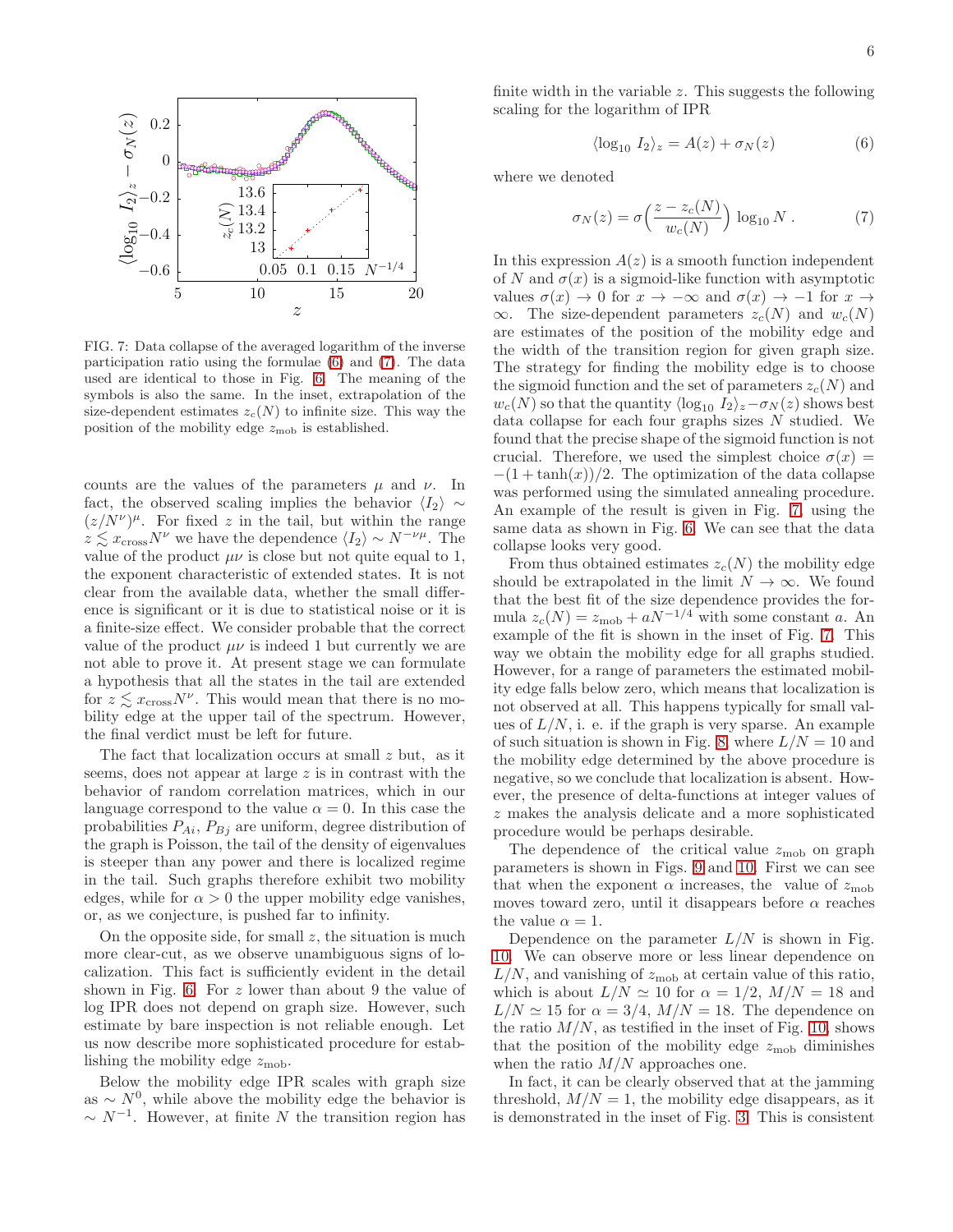

<span id="page-6-0"></span>FIG. 8: Detail of the averaged logarithm of the inverse participation ratio for the graph with  $\alpha = 1/2$ ,  $M/N = 18$ and  $L/N = 10$  and sizes  $N = 30000$  (○),  $N = 10000$  (□),  $N = 3000 \; (\triangle)$ , and  $N = 1000 \; (\diamondsuit)$ .



<span id="page-6-1"></span>FIG. 9: Dependence of the estimated position of the mobility edge on the parameter  $\alpha$ , for graphs with parameters  $M/N =$ 18 and  $L/N = 50$ .

with the view of jamming threshold as a critical point. When we approach the critical point, the characteristic length scale diverges and as soon as it surpasses the localization length, localization is gone. At the same time we must be aware of the fact that jamming in granular matter occurs in three- or two-dimensional Euclidean space, while the random graph model of this article is not embedded in any Euclidean dimension. So, the qualitative considerations based on length scales surely cannot capture the full depth of the localization-versus-jamming problem.

A question which naturally occurs is how are the localized states related to other structural properties of the graph. Within the set of graphs investigated in this work we observed only quite strong correlation with the degree of nodes on which localization occurs. If  $d_i$  is the degree of node  $i$ , we can average with respect to normalized eigenvector  $e_{iz}$  corresponding to eigenvalue z as  $\langle d \rangle = \sum_i d_i e_{iz}^2$ . We can see typical behavior in the lower part of the spectrum in Fig. [11.](#page-6-3) Clearly, the localized



<span id="page-6-2"></span>FIG. 10: Dependence of the estimated position of the mobility edge on the parameter  $L/N$  for  $\alpha = 1/2$  and  $M/N = 18$  (°),  $\alpha = 1/2$  and  $M/N = 24 \; (\diamondsuit), \alpha = 1/2$ , and  $M/N = 9 \; (\triangle),$  $\alpha = 3/4$  and  $M/N = 18$  ( $\square$ ). In the inset, the dependence on  $M/N$  for  $\alpha = 1/2$  and  $L/N = 50$ .



<span id="page-6-3"></span>FIG. 11: This graph shows correlation between average degree  $\langle d \rangle$  and inverse participation ratio. Each point corresponds to a single eigenvector in the lower part of the spectrum,  $z \leq$ 30. The parameters of the graph are  $\alpha = 0.5$ ,  $N = 30000$ ,  $M/N = 18, L/N = 50.$ 

modes are centered at nodes with small degrees. We found that this is generic in the graphs studied here.

# IV. MULTIFRACTALITY

### A. Motivation

It is now well established that the eigenvectors at the localization transition exhibit multifractality (for review, see e. g. [\[5\]](#page-13-2)). This peculiarity makes the localization transition more complex than usual critical phenomena in absence of quenched disorder. Recently there were studies hinting at multifractal statistics of eigenvectors also off criticality [\[72\]](#page-14-34). In the context of many-body localization it was found that not only the critical, but also the extended states exhibit multifractality [\[94](#page-14-52)]. It is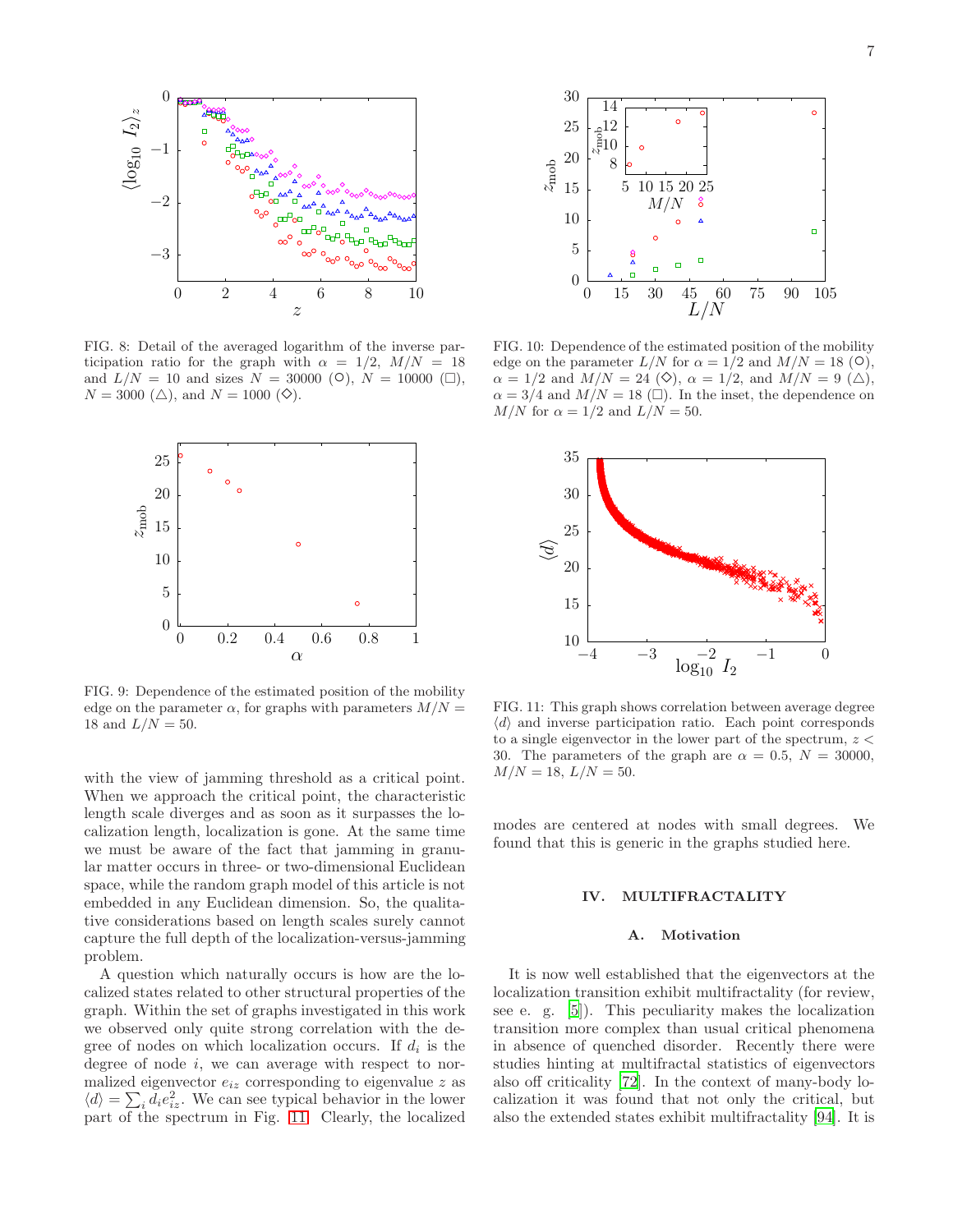argued that this has decisive role in non-ergodicity of extended states. This topic is under hot debate currently [\[80,](#page-14-35) [95](#page-14-53), [96\]](#page-15-0). It seems that unusual multifractal behavior is related to the fact that these studies are carried on graphs containing randomness (Bethe lattices, random regular graphs, etc.) rather than in Euclidean space of dimensionality at most three. For example, the many-body localization occurs in Fock space, which has complex graph topology, usually approximated by locally tree-like graphs [\[94\]](#page-14-52). Therefore, we find natural to ask what are the multifractal properties of eigenvectors on random graphs of the specific type investigated here.

### B. Definitions

We shall use the notion of multifractality in a slightly modified sense, which we consider more appropriate for the problem at hand. To keep our language clear, let us introduce our definitions together with a few trivial examples.

The key quantities will be the moments of the eigenvectors  $I_q(z) = \sum_{i=1}^{N} e_{iz}^{2q}$ , where q can assume any positive as well as negative value. For  $q = 2$  we recover the usual inverse participation ratio and for  $q = 1$  we have  $I_1(z) = 1$  for all eigenvalues z due to normalization. in order to compare the values at different graph sizes, we should average over eigenvalues lying inside a narrow interval  $(z_-, z_+)$  centered at a fixed value  $z = (z_- + z_+)/2$ , exactly as it was when investigating the inverse participation ratio. So,  $\langle I_q \rangle_z = \sum_{z' \in (z_-, z_+)} I_q(z')/N_z$ , where  $N_z$ is the number of eigenvalues inside the interval  $(z_-, z_+)$ .

When studying the multifractal properties of the eigenvectors, we suppose that the averages scale with the graph size as  $\langle I_q \rangle_z \sim N^{-\zeta(q)}$ , when  $N \to \infty$ . The function  $\zeta(q)$  embodies the information on the multifractal character of the eigenvectors whose eigenvalues lie close to the point z. Let us see what the function  $\zeta(q)$ looks like in a benchmark case, which is the Gaussian orthogonal ensemble. The distribution of eigenvector elements is Gaussian [\[42,](#page-14-11) [97\]](#page-15-1) (also called Porter-Thomas distribution in this context), which results in the fol-lowing dependence on N [\[97](#page-15-1), [98\]](#page-15-2). For  $q > -1/2$  we have  $\langle I_q \rangle_z \simeq N^{1-q} \frac{\Gamma(2q+1)}{2^q \Gamma(q+1)}$  and for  $q < -1/2$  we have  $\langle I_q \rangle_z \sim N^{-3q}$ . Therefore, for GOE

<span id="page-7-1"></span>
$$
\zeta(q) = \min(3q, q - 1). \tag{8}
$$

Let us now look at the eigenvectors with eigenvalues close to a fixed value z from a different perspective. We assume that the set of N nodes can be divided into G groups of sizes  $N_g$ ,  $g = 1, 2, \ldots, G$ , according to the scaling of the eigenvectors with the graph size  $N$ . We suppose that the elements of the eigenvectors scale like  $|e_i| \simeq a_g N^{-h_g/2}$  for all i within the group g, while the size of the group scales like  $N_g \simeq b_g N^{d_g}$ . The moments of the eigenvector then behave as  $\langle I_q \rangle_z \simeq \sum_{g=1}^G a_g b_g N^{d_g - q h_g}$ . For very large  $N$  this sum is dominated by a single term



<span id="page-7-0"></span>FIG. 12: Scaling exponents for the eigenvector moments  $\langle I_q \rangle_z$ . The averages are made over intervals of width 1 with midpoints at  $z = 8.5$  (0),  $z = 11.5$  ( $\Box$ ),  $z = 12.5$  ( $\triangle$ ),  $z = 13.5$  $(\diamondsuit)$ , and  $z = 15.5$   $(\nabla)$ . In the inset, detail of the same data. The term  $q/2$  was subtracted just for better visibility of the nonlinear dependence on q.

with the maximum exponent, hence  $\langle I_q \rangle_z \sim N^{-\zeta(q)}$ , where

<span id="page-7-2"></span>
$$
\zeta(q) = \min_{g} (q h_g - d_q) . \tag{9}
$$

Clearly, in a random graph the classification into such groups is only schematic. But we can introduce the classification in somewhat more formal way as follows. We fix a value z and find an eigenvector with eigenvalue closest to z. Then we order the elements of the eigenvector in ascending order according to their modulus. Then, the smallest has index 1 while the largest has index N. So we obtain a non-decreasing function. Then we numerically differentiate this function, so we obtain an estimate of probability density for the modulus of eigenvector elements. We can plot together such functions for all graphs sizes  $N$  studied, while the value of  $z$  remains fixed. It can be better done on logarithmic scale. Then we try to rescale the graphs so that they are shifted by  $(h/2)$  log N rightwards and d log N downwards. If all the graphs have a common intersection, we can conclude that we identified one group characterized by exponents  $h$  and  $d$ . The coordinates of the intersection correspond to the parameters  $\log a$  and  $\log b$ . Of course, we never do such procedure in reality, as we would need to check infinite number of possible combinations of  $d$  and  $h$ . This description serves to the sole purpose to put the classification into groups on a more solid grounds.

We shall call the set of points  $\{(h_q, d_q)|g = 1, 2, \ldots, G\}$ a multifractal spectrum of the eigenvectors. We can write it as a function  $d(h)$ , which can contain isolated points or continuous part, or both. Of course, it depends on the value z around which the eigenvalues are taken. To see the point, let us consider eigenvectors of a complete graph. One of them (the ground state) is totally delocalized, i. e.  $e_i = N^{-1/2}$  and all the others (excited states) are localized, one of them being  $e_1 = \sqrt{(N-1)/N}$ ,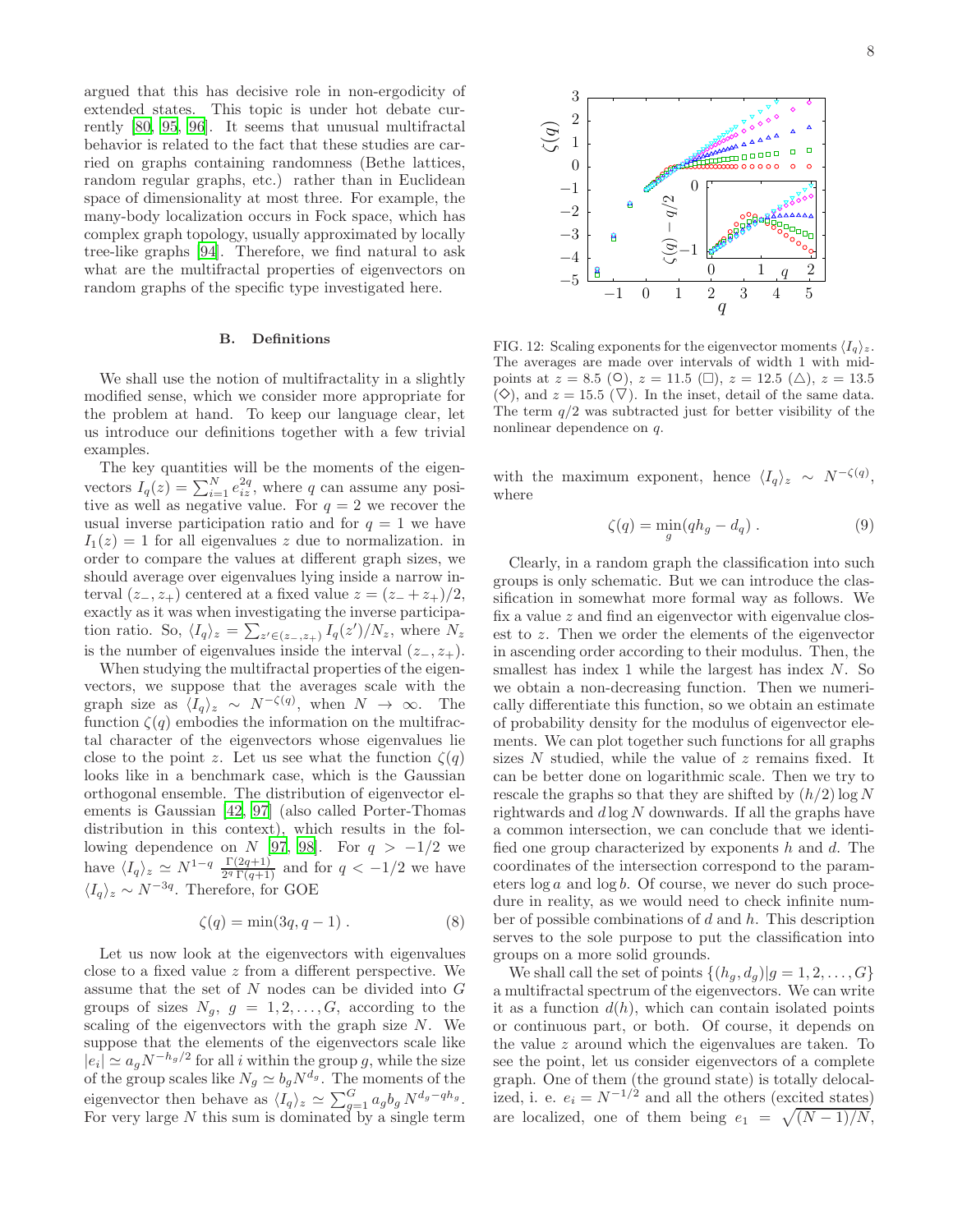

<span id="page-8-0"></span>FIG. 13: Multifractal spectrum obtained numerically from the data shown in Fig. [12,](#page-7-0) with the same meaning of the symbols.

 $e_i = -1/\sqrt{(N-1)N}, i > 1$ . So, the multifractal spectrum of the delocalized state consists of a single point  $(1, 1)$ , while the localized states have a pair of points  $\{(0,0), (2, 1)\}.$  In fact, the presence of the point  $(0, 0)$ is a fingerprint of localization, as it implies that whole weight of the eigenvector is carried by a set of sites which remains finite in the thermodynamic limit.

We can easily see by inspection that the multifractal spectrum which results in the GOE exponents [\(8\)](#page-7-1) is also composed of just two points,  $\{(1, 1), (3, 0)\}.$  This is another example of a trivial multifractality. To have a nontrivial multifractal spectrum, or multifractality in proper sense, we need a continuous section in the function  $d(h)$ . We shall see later that it occurs close to the mobility edge.

### C. Numerical results

In our numerical studies, we shall compute the multifractal spectrum from the calculated exponents  $\zeta(q)$  by a procedure which we call, for the sake of brevity, numerical inversion of the equation [\(9\)](#page-7-2). The procedure goes as follows. We are looking for the function  $d(h)$ , which might be composed from a set of discrete points as well as continuous part $(s)$ . First we should guess the interval I into which all values of h should fall. As a first proxy for the function  $d(h)$  we calculate, for each  $h \in I$ , the location and value of the minimum

$$
v(h) = \min_{q} (qh - \zeta(q)) = q_m(h)h - \zeta(q_m(h)) . \tag{10}
$$

It would be misleading to identify the function  $v(h)$ with  $d(h)$ , as this would miss the fact that  $d(h)$  contains isolated points. To cure this problem, we identify  $d(h) = v(h)$  for each h except such points where  $q_m(h)$ is locally constant, i. e. its first derivative with respect to h exists and is zero. At such points the function  $d(h)$ is undefined. Of course, numerically we discretize the interval I and check if  $q_m(h)$  is constant by comparing its value at neighboring points.

Using this procedure we are respecting the fact that if the function  $\zeta(q)$  contains a linear piece, such piece in its entirety corresponds to a single isolated point in the multifractal spectrum.

We calculated the exponents  $\zeta(q)$  for z above and slightly below the mobility edge. The density of states deep below the mobility edge is too small to provide reasonable statistical error for extracting the exponents from the averages  $\langle I_q \rangle_z$ . We show the results in Fig. [12.](#page-7-0) We observe that  $\zeta(q) = 0$  for  $q > 1$  below the mobility edge, as it should be in the localized state. Sufficiently far above the mobility edge we observe  $\zeta(q) = q - 1$  for all positive  $q$ , i. e. the GOE result. However, when we proceed from the mobility edge up, we depart from the localized behavior and approach the GOE limit rather slowly, indicating a relatively wide interval of eigenvalues with non-trivial behavior. The strong non-linearity of the function  $\zeta(q)$  is stressed by plotting the detail in the inset of Fig. [12.](#page-7-0) Moreover, we should note that for negative exponents, more precisely for  $q \leq -1/2$ , the exponents obey the dependence  $\zeta(q) = 3q$  for all z, i. e. both in the localized and delocalized phase. This is in fact the same behavior as found also in GOE. So, this segment of the function  $\zeta(q)$  is very robust and is not influenced by localization at all.

We further analyzed the exponents by numerically inverting the formula [\(9\)](#page-7-2). The results are shown in Fig. [13.](#page-8-0) We can clearly see that the function  $d(h)$  reaches maximum value  $d(h) = 1$ , as it should. In the localized phase it contains also the point  $(0, 0)$ , which is fully consistent with the considerations above. The most interesting part is the broad continuous section of he function  $d(h)$ , observed in the delocalized phase (note that the point  $(0, 0)$ ) is not included!), not too far from the mobility edge but certainly above it. This is the non-trivial part of the multifractal spectrum. The width of the continuous part shrinks as we go farther from the mobility edge, until it collapses onto the single point  $(1, 1)$ , characteristic of GOE. We could speculate that the non-trivial multifractal spectrum in the delocalized phase describes analogous phenomenon as found in Ref. [\[94](#page-14-52)]. We should also note that the spectrum contains also the isolated point  $(3, 0)$ , although it is not shown in the figure. This point originates from the behavior  $\zeta(q) = 3q$  for  $q < -1/2$  which is shared with GOE always.

### V. EMPIRICAL STUDY

Now we turn to the analysis of an example of a bipartite scale-free graph taken from reality. We utilize the same data collection as already used in our previous work [\[46\]](#page-14-13), so we only briefly describe them now. The data were collected in the year 2005, by automatic download from the server amazon.com. We were interested in the network connecting reviewers and items offered on Amazon.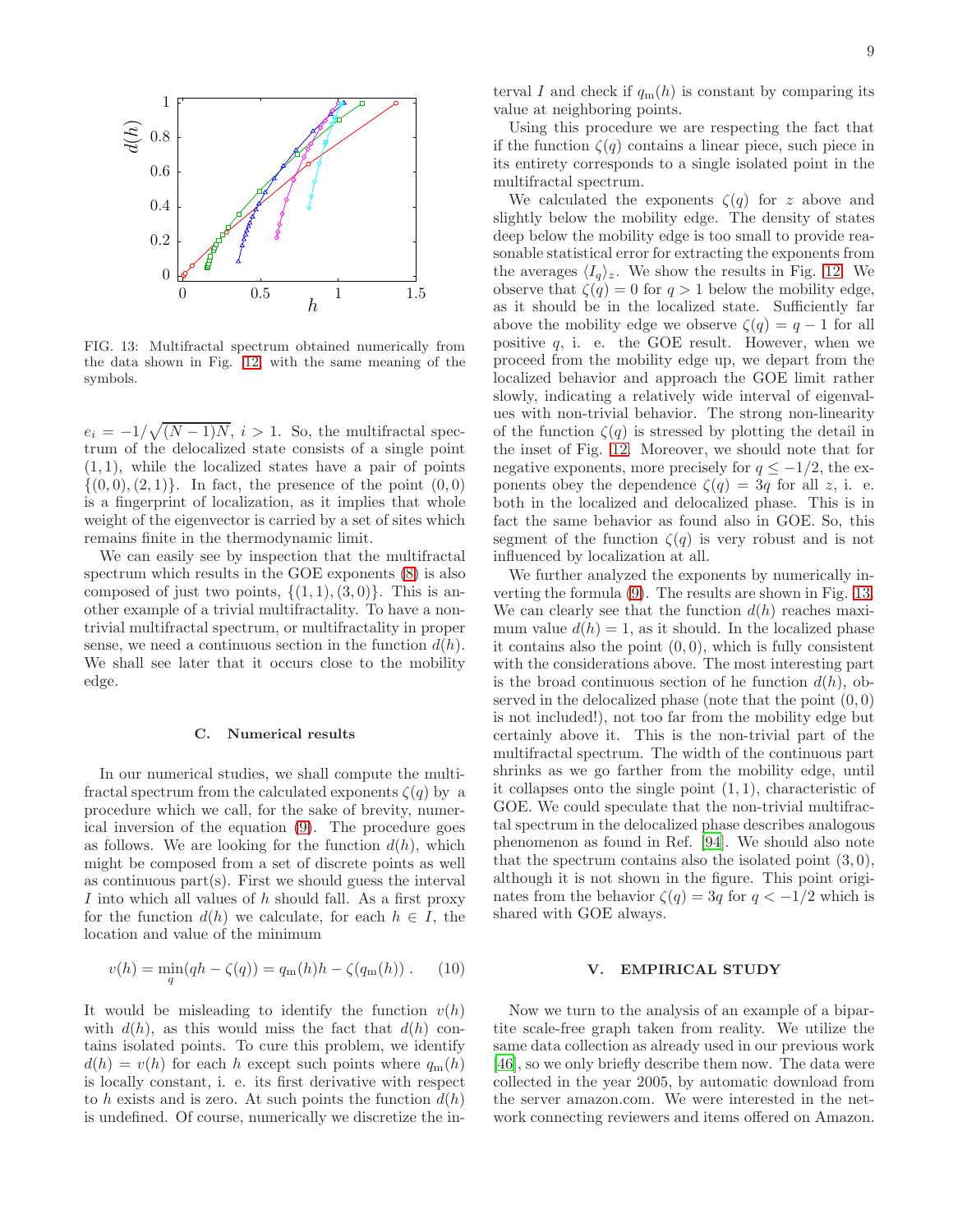

<span id="page-9-0"></span>FIG. 14: Density of eigenvalues obtained in the analysis of the empirical Amazon network. The size of the subset is  $N =$ 30000 (solid line),  $N = 16000$  (dashed line), and  $N = 10000$ (dotted line). The straight line is the power  $\propto z^{-2.2}$ . In the inset, detail of the same data.



<span id="page-9-1"></span>FIG. 15: Averaged logarithm of the inverse participation ratio, for the empirical Amazon network. The size of the subset is  $N = 30000 \ (\triangle)$ ,  $N = 16000 \ (\square)$ , and  $N = 10000$  $(O).$ 

This is a bipartite graph, the set A being the collection of reviewers, the set B is the set of items, and the edges represent the reviews written. First we downloaded the list of all 1,714,512 reviewers present in the system at that time (now the list is hidden for its most part). The list was ordered by Amazon itself by relevance, which meant more or less by number of reviews written. Then, we downloaded systematically all reviews written by the first  $10<sup>5</sup>$  reviewers in this list. We found occasional duplicities in the data, and after cleaning them we obtained a graph composed of 99,622 reviewers and 645,056 items. These two sets were connected by 2,036,091 reviews.

In our study [\[46](#page-14-13)] we looked at eigenvectors with largest IPR. We found that they identify small clusters within the network with clear semantic content, e. g. groups of publications about certain globally influential politician, another groups centered at popular musical bands etc. It would be tempting to make such an analysis au-

tomatically and rely on such computer-extracted data. However, the very question of reliability of these data is highly non-trivial. The first and essential question is whether the localized states are just casual products of the randomness of the underlying graph, or they are specific to this single empirical network. We are trying to contribute to solving this question first by comparing the Amazon network to a model random graph (which was done in the preceding sections). Second, we proceed by taking the graph representing the Amazon network as an input and trying to identify what is generic to this type of graph (which is what we are about to do in this section).

Therefore, in order to investigate systematic properties of this graph, rather than properties of this single empirical sample, we need an ensemble of random graphs with structure as close as possible to the given empirical sample. We prepare such random graphs by simply randomly selecting subgraphs of the empirical graph. So, smaller subgraphs were created by randomly choosing a set of N reviewers and leaving only items connected to them. In our studies we used three sizes  $N = 10000$ ,  $N = 16000$ , and  $N = 30000$ . For each size we created 20 independent random realizations of the subset and averaged the density of eigenvalues and inverse participation ratio in the same way as it was done for the artificial graphs examined in the previous sections. Contrary to the artificial case, here we cannot choose neither the size M nor the number of edges L independently. These numbers also have some, although small, sample-to-sample fluctuation. On average, we found that  $M/N \simeq 10$ , for  $N = 30000, M/N \simeq 11.5$  for  $N = 16000$ , and  $M/N \simeq 13$ for  $N = 10000$ . The ratio  $L/N$  is, for all three sizes,  $L/N \simeq 20$ . As we have already shown in [\[46\]](#page-14-13), the degree distribution is power-law on both the A and B sides,  $\widetilde{P}_{A,B}^{>}(k) \sim k^{-\gamma_{A,B}}$ , but the exponents slightly differ: we found  $\gamma_A \simeq 1.2$  and  $\gamma_B \simeq 1.35$ . The density of eigenvalues is shown in Fig. [14.](#page-9-0) We can observe the peaks at integer values of z and the power-law tail. Comparing the spectra at increasing graph sizes we observe that the convergence is quite slow at small z, which is probably due to the fact that the ratio  $M/N$  is not quite the same for all sizes, but decreases slightly when N increases. However, the tail seems not to be affected, as it relies only on the power-law distribution of degrees. According to the general theory [\[83](#page-14-38)], only the smaller of the two exponents  $\gamma_A$  and  $\gamma_B$  is relevant for the tail of the eigenvalue density, so we expect that the exponent will be  $\tau \simeq 1.2$ . We can see in Fig. [14](#page-9-0) that this is very well confirmed by the data.

In order to see if localized states occur in the spectrum, we plot in Fig. [16](#page-10-0) the inverse participation ratio. In fact, no localization is observed in either low or high range of eigenvalues. At the upper tail, we observe qualitatively the same behavior as in the model graphs investigated in previous sections. There seems to be a crossover value  $z_{\rm cross}$  and all states within the tail but with  $z < z_{\rm cross}$ are extended. At the same time,  $z_{\rm cross}$  seems to go to infinity with growing graph size. However, the data are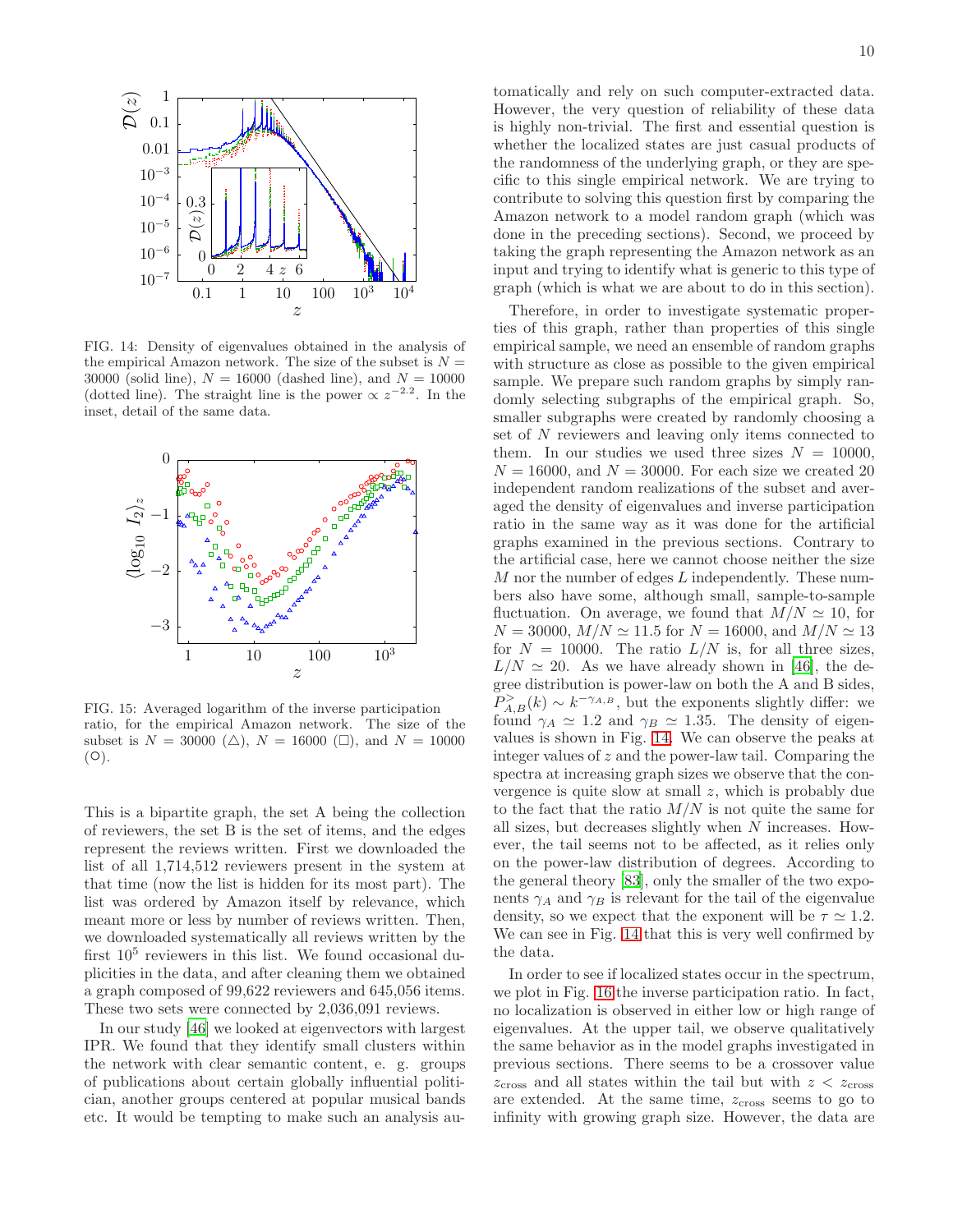

<span id="page-10-0"></span>FIG. 16: Detail of the data shown in Fig. [15.](#page-9-1) The size of the subset is  $N = 30000$  (solid line),  $N = 16000$  (dashed line), and  $N = 10000$  (dotted line).

too noisy to see this effect clearly. Neither the scaling like in [\(5\)](#page-4-2) can be well observed with the present data. So, the absence of localization in the upper tail remains on the level of hypothesis, even more so than in the case of model graphs.

Again, at low eigenvalues the situation is more clear. It is obvious that there is no region of localized states. The seemingly noisy behavior at small  $z$  is in fact due to complex features, which are repeated at all sizes, just shifted downwards for increased N. This is clearly observable in the detail shown in Fig. [16.](#page-10-0) This figure also confirms that the localized phase is not present here. When we look at the behavior of the mobility edge in Fig. [9,](#page-6-1) we indeed expect vanishing of localization for the parameters relevant for the empirical data, which is, approximately,  $M/N = 10, L/N = 20, \alpha = 3/4.$  We can finally conclude that both eigenvalue density and localization behavior of the empirical Amazon network is well reproduced by the model of Goh et al. [\[84](#page-14-39)] adapted for bipartite graphs in [\[83\]](#page-14-38).

#### VI. CONCLUSIONS

We investigated localization in bipartite graphs with power-law degree distribution. Localization is purely due to topological disorder. The main quantity to characterize localization was the inverse participation ratio, more precisely its dependence on the graph size. In comparison with the localization on Erdős-Rényi graphs, investigated by us earlier [\[75](#page-14-31)], there are several peculiarities. First, states at the upper tail of the spectrum behave differently, which is demonstrated both in power-law density of eigenvalues, and in localization properties. Based on our data, we conjecture that all the states which are in the upper tail but with eigenvalue below certain crossover value are extended; and, at the same time, the crossover value goes to infinity when the graph size increases. Our current data seem to support this hypothesis, but it

would need better data to qualify it as proved.

At the lower edge of the spectrum, i. e. at eigenvalues close to zero, the region of localized states remains intact in a generic situation. However, the position of the mobility edge  $z_{\text{mob}}$  depends sensitively on the parameters of the model. At certain values of the parameters the critical value  $z_{\text{mob}}$  even drops to zero, which means that localization disappears. The general trend is that  $z<sub>mob</sub> decreases with decreasing power in the degree  $dis$$ tribution, with decreasing density of edges in the graph and also drops to zero when the sizes of the A and B sets (the two sides of the bipartite graph) becomes equal. The latter case is especially important, because it can be interpreted as jamming threshold in a man-field version of the sphere packing problem. This means that one critical point, the localization transition, is in conflict with another critical point, the jamming transition. We conjecture that this is due to competition between length scales characteristic for the two transitions. When one length scale prevails, the other critical point is concealed. There remains an important open question of how the disappearance of low-lying localized states will be reflected in heat conductance and sound transmission near and at the jamming threshold. To proceed in solving this question it would be necessary to adapt the model so that it is embedded in a three- or two-dimensional Euclidean space.

In the context of many-body localization [\[99](#page-15-3)] it is common to study level-spacing statistics as an indicator for localization instead of IPR [\[100\]](#page-15-4). However, we found that this method is not very useful here, mainly due to very low density of states in the tail, where the localization occurs. So, we do not use this method here (see Appendix A for details).

We also analyzed multifractal properties of the eigenvectors. In some sense it is just deepening of the analysis based on the IPR. It includes the estimate of the position of the mobility edge as a by-product, as we identified the localized phase by the presence of the point  $(0, 0)$  in the multifractal spectrum. However, the finding we consider interesting is that the multifractal spectrum is non-trivial next to but in relatively broad range above the mobility edge. This may indicate that the eigenvectors are multifractal in the delocalized phase, as was found on random regular graphs in Ref. [\[94\]](#page-14-52) or with a different approach in Ref. [\[79\]](#page-14-54), although these conclusions were questioned in [\[80\]](#page-14-35). In our view this phenomenon is connected with the topology of the random graph, more precisely with the distribution of loop lengths in the graph. Indeed, the graph is locally tree-like, typical loops having length ln N. For computing spectra this is sufficient, but localization (or rather delocalization) is essentially non-local phenomenon and loops of length  $\ln N$  cannot be considered large close to the critical region, where a typical length scale originating from localization competes with the typical length scale  $\ln N$  originating from the topology. In finite-dimensionality lattices, distribution of loop lengths does not depend on system size, while in our ran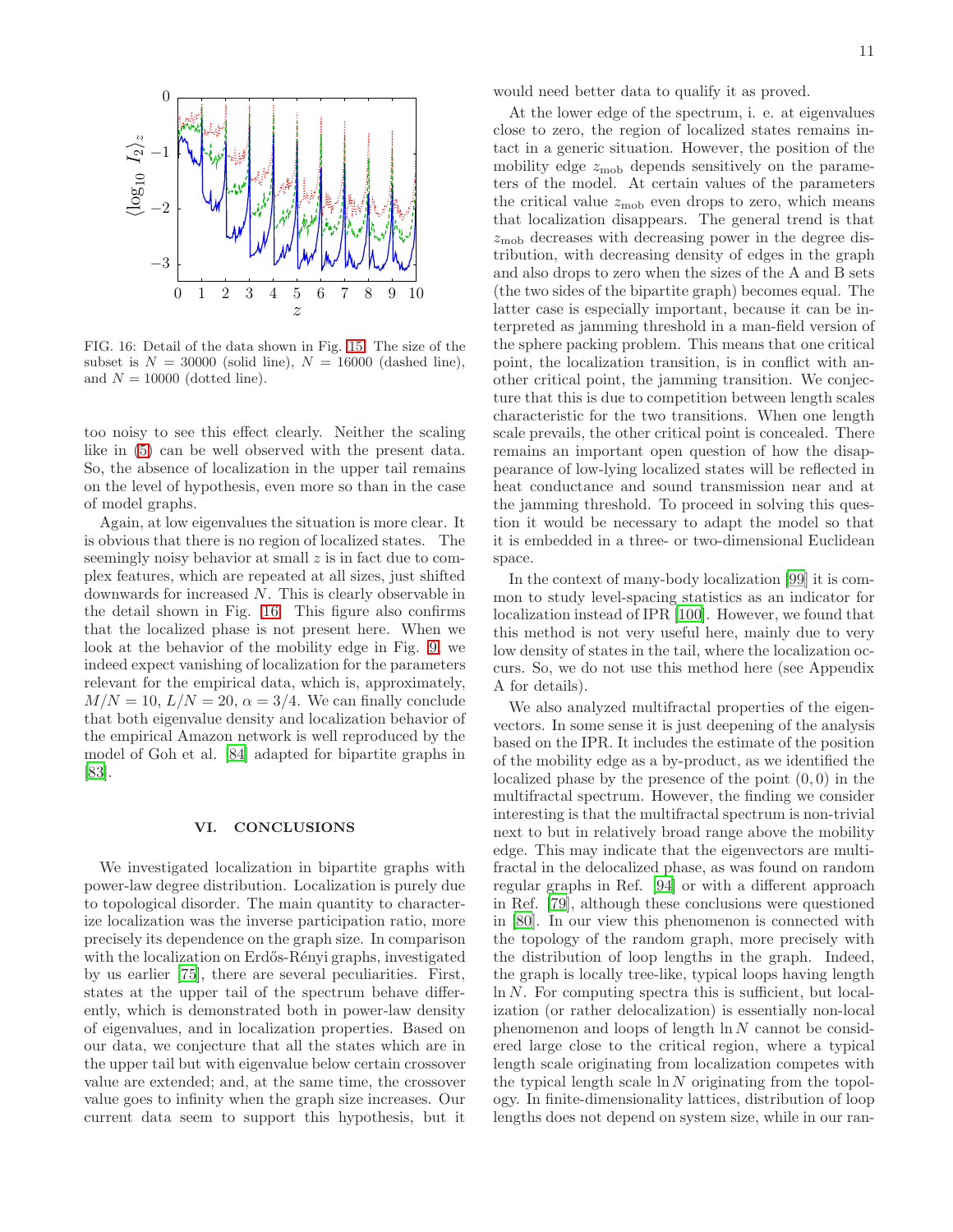dom graph it does. Therefore, the scaling of the moments  $I_q$  with graph size may be non-trivial in the delocalized phase. However, if this hypothesis is true, the range of observed multifractal states above mobility edge would ultimately shrink when system size grows, although for numerically accessible sizes the ultimate shrinking to a point may never be observable.

As a complement to the study of artificial bipartite graphs, we analyzed also one empirical bipartite graph, namely the network of reviewers and items on the amazon.com server. In our previous study [\[46\]](#page-14-13) we observed the scale-free nature of this graph and by extracting the most localized eigenvectors we found small communities with sensible semantic information. Here we wanted to check if the model of Goh et al. is useful also in describing the spectra of the graphs and properties of its eigenvectors. We found that indeed, the spectral and localization properties found in the empirical network are reproduced well within the Goh et al. model. This makes of it a useful benchmark in spectral studies of empirical networks, at least the electronic commerce networks investigated in [\[46](#page-14-13)]. Most important conclusion is that in the empirical graph there should be no localization due to purely random geometry of the network. Therefore, the localized states found in [\[46](#page-14-13)] are true outliers who bear specific information on this single instance of the empirical network. This is what we took as an assumption in [\[46\]](#page-14-13) and now we believe it is more firmly supported by the analysis of this work.

### Acknowledgments

I wish to thank K. Netočný for fruitful discussions.

#### Appendix A: Eigenvalue spacings

One of the key differences between localized and delocalized portion of the spectrum consists in the statistics of eigenvalue spacings. In GOE, it is very well approximated by the Wigner surmise  $P_{\Delta \text{ GOE}}(x)$  =  $\frac{\pi}{2}xe^{-\pi x^2/4}$ , where x is the eigenvalue spacing normalized to its average value. If the eigenvalues were placed randomly according to a Poisson process, the distribution of normalized spacings would follow the exponential  $P_{\Delta \text{ Poisson}}(x) = e^{-x}$ . General expectation is that GOE result should hold in the delocalized regime, while localized states should correspond to Poisson level spacing distribution. Let us see now how this expectation is fulfilled in the case of our graphs.

We calculated the distribution of eigenvalue spacings within several intervals across the spectrum. Taking interval  $(z_-, z_+)$ , we normalized the spacing between adjacent eigenvalues  $z_{i+1}$ ,  $z_i$  as  $\Delta z$ <sub>norm</sub> =  $\frac{N_z}{z_+-z_-}(z_{i+1}-z_i)$ , where  $N_z$  is the number of eigenvalues in the interval  $(z_-, z_+)$ . Such distributions can be directly compared with the GOE and/or Poisson result. This is done in



<span id="page-11-0"></span>FIG. 17: Distribution of eigenvalue spacings, for eigenvalues within the interval  $(20, 22)$   $(°, solid line in inset), (101, 111)$ (+, dashed line in inset), and (200, 210) (×, dotted line in inset). In the inset, the same data are plotted in rescaled form, to show the behavior in the tail. The parameters of the graph are  $\alpha = 1/2$ ,  $M/N = 18$ ,  $L/N = 50$  and size  $N = 1000$ . The full line in the main plot and the straight line in the inset are the Wigner surmise  $P_{\Delta}(\Delta z_{\text{norm}})$  =  $(\pi \Delta z_{\text{norm}}/2) \exp(-\pi (\Delta z_{\text{norm}})^2/4).$ 



<span id="page-11-1"></span>FIG. 18: Distribution of eigenvalue spacings, for eigenvalues within the interval  $(8, 9)$ . The parameters of the graph are  $\alpha = 0.5, M/N = 18, L/N = 50$  and size  $N = 1000$  (+, solid line in the inset),  $N = 3000$  ( $\times$ , dashed line in the inset). In the inset, the same data are plotted in logarithmic scale, to show the behavior in the tail. The full line in the main plot and the straight line in the inset is the dependence  $\exp(-\Delta z_{\text{norm}}).$ 

Fig. [17](#page-11-0) in the region well above the mobility edge and in the tail of the spectrum, and in Fig. [18](#page-11-1) in the region slightly below the mobility edge. Deeper below the mobility edge the analysis is hindered by very small density of eigenvalues.

We can see that in the interval  $(20, 22)$ , which lies above the mobility edge in the region of high density of eigenvalues, level spacings follow very well the GOE formula, confirming the status of delocalized eigenvectors. Farther in the tail, in the interval (101, 111), and even more in (200, 210), there are deviations from the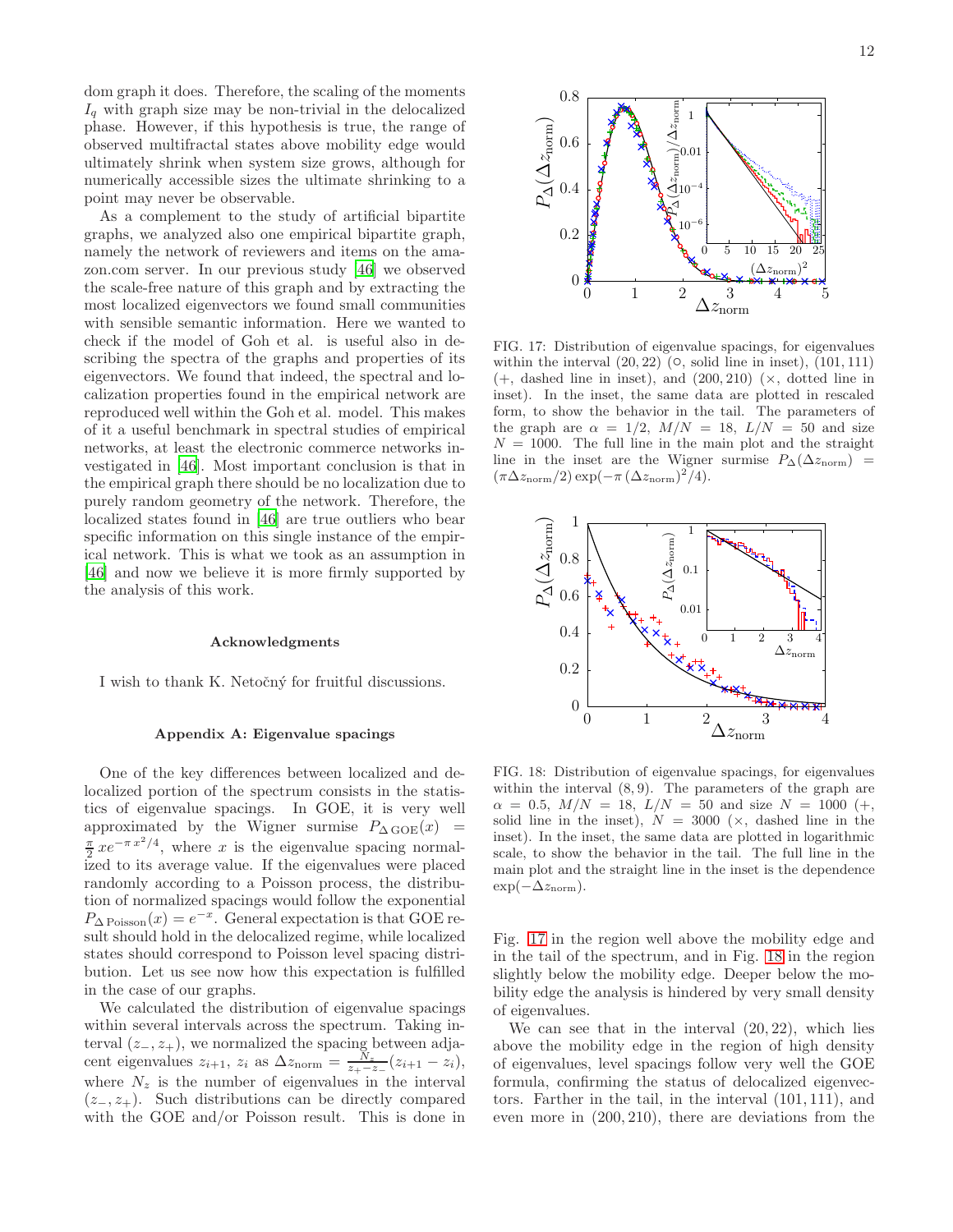

<span id="page-12-0"></span>FIG. 19: Spacing variation parameter, averaged over eigenvalues within the interval of width 1 centered at z. The parameters of the graph are  $\alpha = 1/2$ ,  $M/N = 18$ ,  $L/N = 50$ and sizes  $N = 30000$  (○),  $N = 10000$  (□),  $N = 3000$  (△), and  $N = 1000 \, (\diamondsuit)$ . The horizontal arrows indicate the values which correspond to Gaussian orthogonal ensemble and to the Poisson placement of eigenvalues.

Wigner surmise; large spacings are more probable than what GOE predicts. But the deviations are relatively small and do not harm the overall picture that all the delocalized regime is well characterized by GOE level spacings.

Below the mobility edge the conclusions are much less clear. The interval (8, 9) investigated here lies next to the mobility edge, while the localized states lying farther are too rare to obtain reasonable statistics of the level spacings. The distribution shown in Fig. [18](#page-11-1) is certainly much closer to Poisson than to GOE, confirming the prediction that in localized regime GOE breaks down. However, we still cannot claim that the Poisson level spacing would make a good fit to the measured data. We assume that the difference from Poisson is due to closeness of the mobility edge. Farther away the spacing distribution is expected to correspond to the Poisson case much better.

Besides the full spacing distribution, there are aggregate parameters characterizing the spacing distribution in terms of a single number. The first one we use here is the ratio of two consecutive spacings  $\Delta z_i = z_i - z_{i-1}$ and  $\Delta z_{i+1} = z_{i+1} - z_i$  defined as [\[100\]](#page-15-4)

$$
r = \frac{\min(\Delta z_i, \Delta z_{i+1})}{\max(\Delta z_i, \Delta z_{i+1})}
$$
(A1)

and used frequently in the context of many-body localization [\[99](#page-15-3)]. This quantity was averaged over an interval of eigenvalues cantered at z, as it was done with inverse participation ratio. The average  $\langle r \rangle_z$  should reflect the transition from GOE behavior, where  $\langle r \rangle_z = 0.529 \ldots$ , to Poisson behavior, where  $\langle r \rangle_z = 2 \ln 2 - 1 = 0.386 \dots$ [\[100\]](#page-15-4). We can see the results in Fig. [19.](#page-12-0) In the region far above the mobility edge we indeed observe that  $\langle r \rangle_z$  settles at the GOE value. When we approach the mobility edge,  $\langle r \rangle_z$  decreases, indicating the transition. However,



<span id="page-12-1"></span>FIG. 20: Relative variance of the eigenvalue spacing distribution within the interval of width 1 centered at z. The parameters of the graph are  $\alpha = 1/2$ ,  $M/N = 18$ ,  $L/N = 50$ and sizes  $N = 30000$  (○),  $N = 10000$  (□),  $N = 3000$  (△), and  $N = 1000 \, (\diamondsuit)$ . The horizontal arrows indicate the values which correspond to Gaussian orthogonal ensemble and to the Poisson placement of eigenvalues.

the behavior below the mobility edge is ambiguous. The density of states is so small that the statistical fluctuations obscure the trend. Essentially the data are compatible with the idea that  $\langle r \rangle_z$  approaches the Poisson value, but a firm statement cannot be done on the basis of current data. Certainly our results in no means prove that the spacing distribution in localized phase is Poisson, although the results neither prove the contrary.

Another single-valued indicator capable in principle to discern between GOE and Poisson regimes is the relative variance of the spacing distribution  $\langle (\Delta z)^2 \rangle_z / \langle \Delta z \rangle_z^2 - 1$ . this quantity should be equal 1 for Poisson and  $4/\pi-1 =$ 0.2732 . . . for GOE spacing. We can see the numerical results for our graphs in Fig. [20.](#page-12-1) The behavior resembles that of the quantity  $\langle r \rangle_z$ . For z sufficiently above the mobility edge, the relative variance is precisely at the GOE value. When we approach the mobility edge, the relative variance grows and at the mobility edge and below it decreases again. However, instead of approaching the Poisson limit, it is significantly smaller. This again casts some doubts at the hypothesis that in the localized phase the spacing distribution is Poisson. However, the discrepancy may also be due to finite size effects. As we can see in Fig. [20,](#page-12-1) the function does not seem to converge well in the range of graph sizes studied.

One should ask how to interpret these, rather negative, results.

Usually it is expected that the statistics corresponds to the Gaussian orthogonal ensemble in the delocalized regime, while it is Poisson in the localized one. The hypothesis on the delocalized state was fully confirmed in our studies, both by directly plotting the spacing distributions and by using aggregate quantities, like adjacent spacing ratio and relative variance. The deviations from GOE, if they exist at all, are small and restricted to the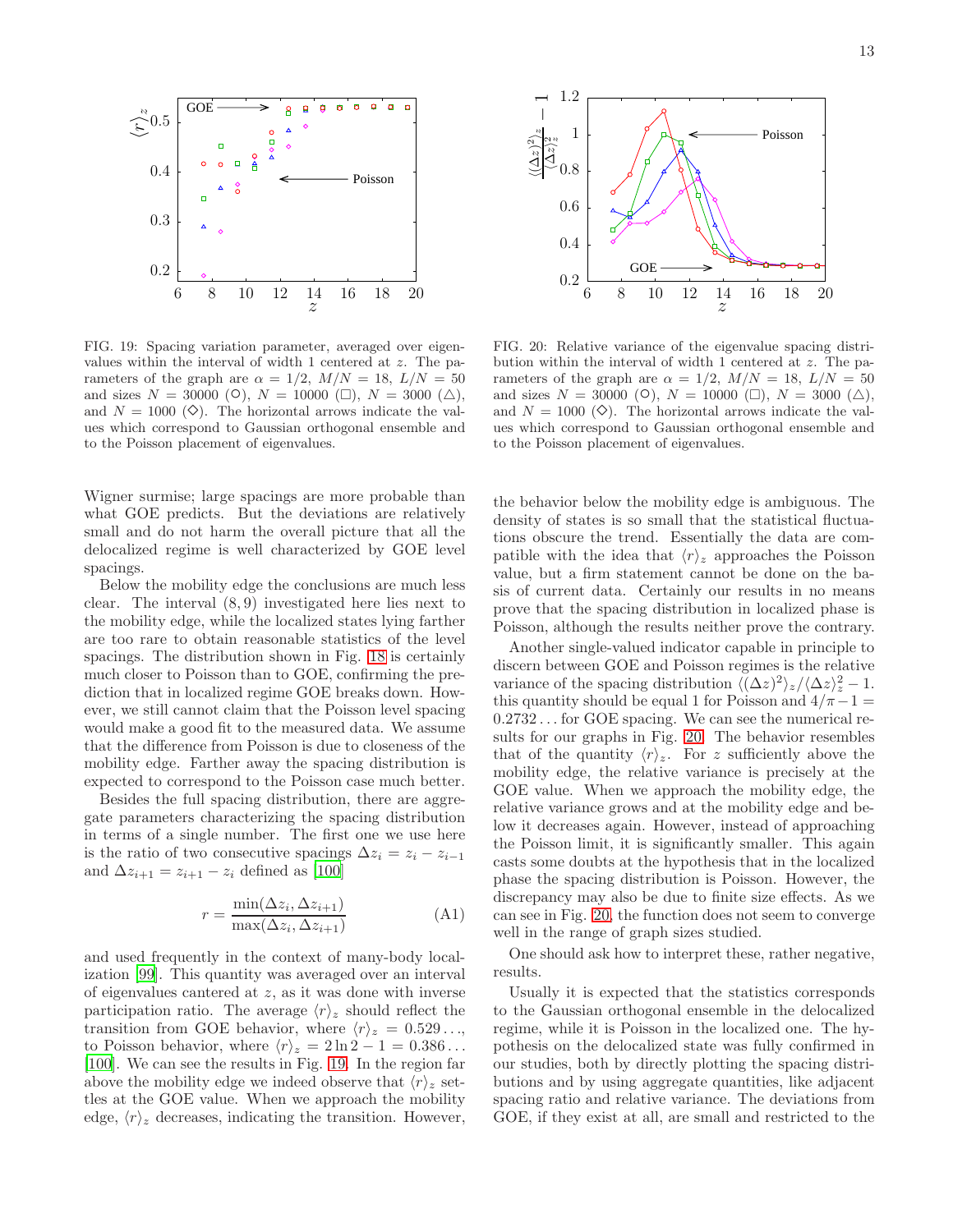region of extremely large spacings, where finite size may play role.

On the other hand, the results in the localized regime are much less conclusive, mainly because the density of states is too low to obtain reliable results deep within the localized region. Below, but close to, the mobility edge, the spacing distribution is close to Poisson in the sense that it is purely decreasing function, but decreases more rapidly than an exponential, as would be expected for Poisson case. Also the aggregate quantities behave in a similar way; their value clearly departs from the GOE value when the mobility edge is crossed, but remains rather far from the value expected by Poisson spacing. We conclude that the analysis of eigenvalue spacing is not quite distinctive method for analyzing localization in this system. This is in contrast with the situation in e. g. random regular graphs studied by us in [\[75](#page-14-31)], where the Poisson distribution in localized phase was very well visible. We attribute this difference to the already mentioned scarcity of eigenvalues in localized region, which is characteristic for topological disorder (both in Erdős-Rényi graphs studied in [\[75\]](#page-14-31) and in bipartite graphs studied here). On the contrary, the random regular graphs are dominated by diagonal disorder (i. e. random potential) and the topological disorder, which is also present, has negligible effect. This has the effect that at in the localized phase there is still quite large density of eigenvalues, or even all the eigenstates are localized. This implies that reliable analysis of localization in topological disorder is much harder that in diagonal disorder.

The problem may be also formulated in the following way. Clearly, localization is an effect which cannot be in principle analyzed without a finite-size analysis. Indeed, localization means that the extent of the state does not increase when the extent of the whole system increases.

- <span id="page-13-0"></span>[1] P. W. Anderson, Phys. Rev. **109**, 1492 (1958).
- <span id="page-13-1"></span>[2] E. Abrahams (Ed.), 50 Years of Anderson Localization (World Scientific, Singapore, 2010).
- [3] P. A. Lee and T. V. Ramakrishnan, Rev. Mod. Phys. 57, 287 (1985).
- [4] B. Kramer and A. MacKinnon, Rep. Prog. Phys. **56**, 1469 (1993).
- <span id="page-13-2"></span>[5] F. Evers and A. D. Mirlin, Rev. Mod. Phys. 80, 1355 (2008).
- <span id="page-13-3"></span>[6] H. Kunz and B. Souillard, J. Physique Letters 44, L-411 (1983).
- <span id="page-13-4"></span>[7] P. Stollmann, Caught by disorder. Bound states in Random Media (Birkhäuser, Boston, 2001).
- <span id="page-13-5"></span>[8] E. Abrahams, P. W. Anderson, D. C. Licciardello, and T. V. Ramakrishnan, Phys. Rev. Lett. 42, 673 (1979).
- <span id="page-13-6"></span>[9] D. Vollhardt and P. Wölfle, Phys. Rev. B  $22$ , 4666 (1980).
- [10] I. M. Suslov, Sov. Phys. JETP 81, 925 (1995).
- <span id="page-13-7"></span>[11] V. Janiš and J. Kolorenč, Phys. Rev. B 71, 033103 (2005).
- <span id="page-13-8"></span>[12] F. J. Wegner, Phys. Rev. B **19**, 783 (1979).
- <span id="page-13-9"></span>[13] K. B. Efetov, Adv. Phys. **32**, 53 (1983).
- <span id="page-13-10"></span>[14] R. Abou-Chacra, P. W. Anderson, and D. J. Thouless,

 $(B1)$ 

Change in the level statistics seemingly avoids the necessity of both calculating IPR and making finite-size analysis. However, level statistics is only a secondary indicator. It is supposed to change abruptly when we are already working with infinite system. For finite systems we do not have any clue of how the spacing distribution should scale when the system size changes. The source of the difference between Poisson and GOE spacing distribution lies in the absence or presence of level repulsion in localized and delocalized states, respectively. When the density of eigenvalues is small, level repulsion can be hardly effective, thus masking the Poisson-to-GOE transition. This sheds some doubts on the use of aggregate quantities like the spacing ratio, but more detailed methodological analysis would be necessary here.

# Appendix B: Eigenvector of  $R$  follows from eigenvector of C

 $Ce = \lambda^2$ 

Assumption is

Denote

$$
\left(\begin{array}{cc} & & \\ & & \end{array}\right)
$$

$$
\bar{e} = \left(\begin{array}{c} e \\ S^T e/\lambda \end{array}\right) . \tag{B2}
$$

Therefore

$$
R\bar{e} = \begin{pmatrix} 0 & S \\ S^T & 0 \end{pmatrix} \begin{pmatrix} e \\ S^T e/\lambda \end{pmatrix} = \begin{pmatrix} SS^T e/\lambda \\ S^T e \end{pmatrix} = \begin{pmatrix} Ce/\lambda \\ \lambda S^T e/\lambda \end{pmatrix} = \lambda \begin{pmatrix} e \\ S^T e/\lambda \end{pmatrix} = \lambda \bar{e} \tag{B3}
$$

J. Phys. C: Solid State Phys. 6, 1734 (1973).

- <span id="page-13-18"></span>[15] R. Abou-Chacra and D. J. Thouless, J. Phys. C: Solid State Phys. 7, 65 (1974).
- [16] D. E. Logan and P. G. Wolynes, Phys. Rev. B 31, 2437 (1985).
- [17] P. D. Antoniou and E. N. Economou, Phys. Rev. B 16, 3768 (1977).
- [18] S. M. Girvin and M. Jonson, Phys. Rev. B 22, 3583 (1980).
- [19] K. B. Efetov, Physica A **167**, 119 (1990).
- <span id="page-13-11"></span>[20] A. D. Mirlin and Y. V. Fyodorov, Nucl. Phys. B 366, 507 (1991).
- <span id="page-13-12"></span>[21] P. Markoš, Acta Physica Slovaca 56, 561 (2006).
- <span id="page-13-13"></span>[22] C. Monthus and T. Garel, Phys. Rev. B 81, 224208 (2010).
- <span id="page-13-14"></span>[23] B. Bollobás, Random Graphs (Academic Press, London, 1985).
- <span id="page-13-15"></span>[24] H. M. Jaeger, S. R. Nagel, and R. P. Behringer, Rev. Mod. Phys. 68, 1259 (1996).
- <span id="page-13-16"></span>[25] T. S. Majmudar and R. P. Behringer, Nature 435, 1079  $(2005).$
- <span id="page-13-17"></span>[26] X. Jia, C. Caroli, and B. Velicky, Phys. Rev. Lett. 82, 1863 (1999).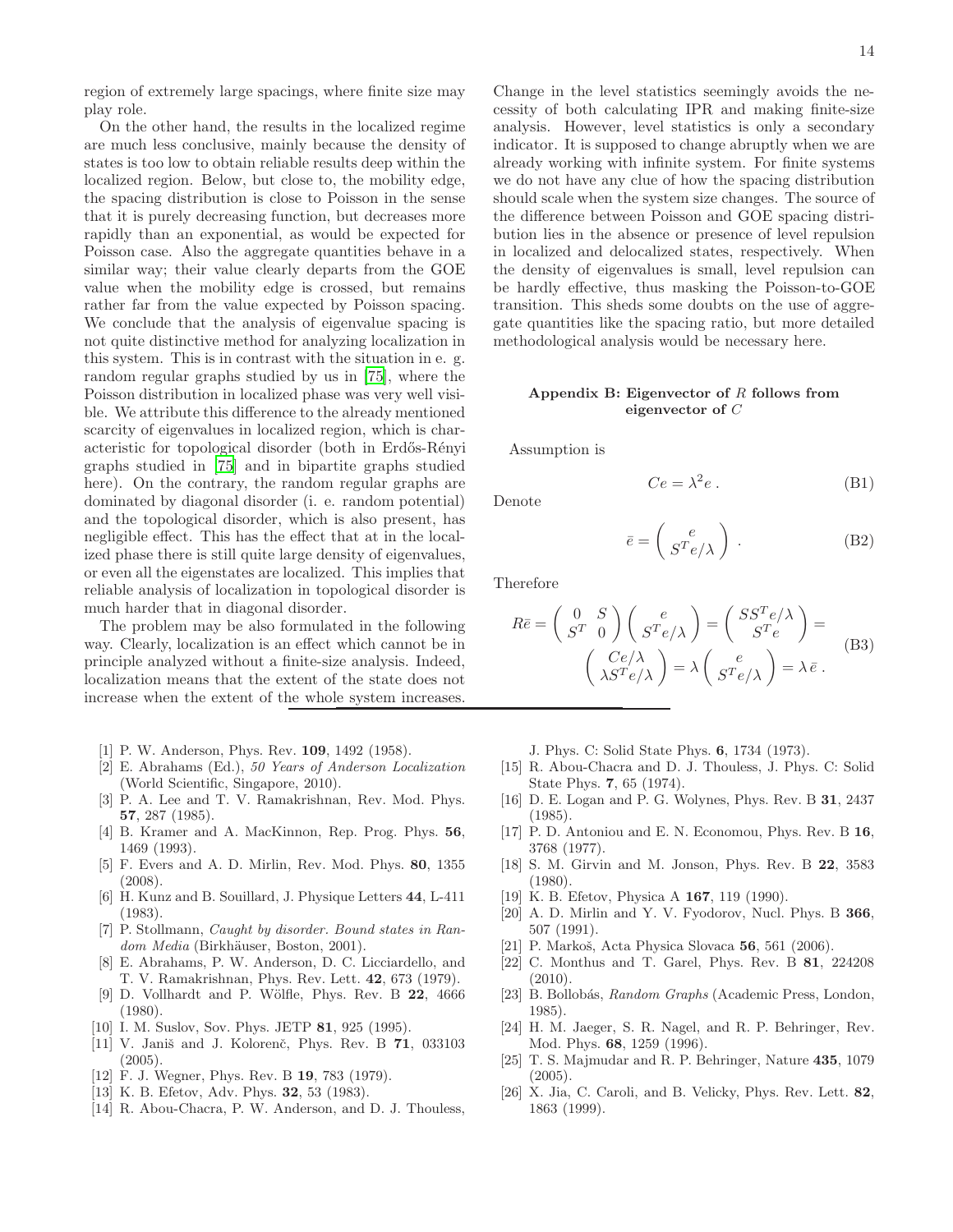- [27] E. T. Owens and K. E. Daniels, EPL 94, 54005 (2011).
- <span id="page-14-0"></span>[28] D. S. Bassett, E. T. Owens, K. E. Daniels, and M. A. Porter, Phys. Rev. E 86, 041306 (2012).
- <span id="page-14-1"></span>[29] R. C. Zeller and R. O. Pohl, Phys. Rev. B 4, 2029 (1971).
- <span id="page-14-2"></span>[30] N. Xu, V. Vitelli, M. Wyart, A. J. Liu, and S. R. Nagel, Phys. Rev. Lett. **102**, 038001 (2009).
- <span id="page-14-3"></span>[31] M. E. Cates, J. P. Wittmer, J.-P. Bouchaud, and P. Claudin, Phys. Rev. Lett. 81, 1841 (1998).
- [32] A. J. Liu and S. R. Nagel, Annu. Rev. Condens. Matter Phys. 1, 347 (2010).
- [33] A. J. Liu, S. R. Nagel, W. van Saarloos, and M. Wyart, in: Dynamical Heterogeneities in Glasses, Colloids, and Granular Media, eds. L. Berthier, G. Biroli, J.-P. Bouchaud, L. Cipelletti, and W. van Saarloos (Oxford UP, Oxford, 2011).
- <span id="page-14-4"></span>[34] S. Torquato and F. H. Stillinger, Rev. Mod. Phys. 82, 2633 (2010).
- <span id="page-14-5"></span>[35] T. Aste and D. Weaire, The Pursuit of Perfect Packing (Taylor and Francis, Boca Raton, 2008).
- <span id="page-14-6"></span>[36] J. H. Conway and N. J. A. Sloane, Sphere Packings, Lattices and Groups (Springer, Berlin, 1999).
- <span id="page-14-7"></span>[37] G. Parisi, [arXiv:1401.4413.](http://arxiv.org/abs/1401.4413)
- [38] S. Franz and G. Parisi, J. Phys. A: Math. Theor. 49, 145001 (2016).
- <span id="page-14-8"></span>[39] S. Franz, G. Parisi, P. Urbani, and F. Zamponi, Proc. Nat. Acad. Sci. USA 112, 14539 (2015).
- <span id="page-14-9"></span>[40] H. Nishimori, Statistical Physics of Spin Glasses and Information Processing (Clarendon Press, Oxford, 2001).
- <span id="page-14-10"></span>[41] R. Albert and A.-L. Barabási, Rev. Mod. Phys. 74, 47 (2002).
- <span id="page-14-11"></span>[42] L. Laloux, P. Cizeau, J.-P. Bouchaud, and M. Potters, Phys. Rev. Lett. 83, 1467 (1999).
- [43] V. Plerou, P. Gopikrishnan, B. Rosenow, L. A. N. Amaral, and H. E. Stanley, Phys. Rev. Lett. 83, 1471 (1999).
- <span id="page-14-21"></span>[44] P. Cizeau and J.-P. Bouchaud, Phys. Rev. E 50, 1810 (1994).
- <span id="page-14-12"></span>[45] Z. Burda, J. Jurkiewicz, M. A. Nowak, G. Papp, and I. Zahed, Physica A 343, 694 (2004).
- <span id="page-14-13"></span>[46] F. Slanina and Z. Konopásek, Adv. Compl. Syst. 13, 699 (2010).
- [47] F. Slanina, Adv. Compl. Syst. 15, 1250053 (2012).
- <span id="page-14-14"></span>[48] F. Slanina, Adv. Compl. Syst. 17, 1450002 (2014).
- <span id="page-14-15"></span>[49] M. Sade, T. Kalisky, S. Havlin, and R. Berkovits, Phys. Rev. E 72, 066123 (2005).
- [50] G. Zhu, H. Yang, C. Yin, and B. Li, Phys. Rev. E 77, 066113 (2008).
- [51] S. Jalan, N. Solymosi, G. Vattay, and B. Li, Phys. Rev. E 81, 046118 (2010).
- [52] O. Giraud, B. Georgeot, and D. L. Shepelyansky, Phys. Rev. E 80, 026107 (2009).
- <span id="page-14-16"></span>[53] G. Ódor, Phys. Rev. E  $90, 032110$  (2014).
- <span id="page-14-17"></span>[54] I. J. Farkas, I. Derényi, A.-L. Barabási, and T. Vicsek, Phys. Rev. E 64, 026704 (2001).
- [55] K.-I. Goh, B. Kahng, and D. Kim, Phys. Rev. E 64, 051903 (2001).
- <span id="page-14-18"></span>[56] S. N. Dorogovtsev, A. V. Goltsev, J. F. F. Mendes, and A. N. Samukhin, Phys. Rev. E 68, 046109 (2003).
- <span id="page-14-19"></span>[57] G. J. Rodgers and A. J. Bray, Phys. Rev. B **37**, 3557 (1988).
- <span id="page-14-27"></span>[58] G. Semerjian and L. F. Cugliandolo, J. Phys. A: Math. Gen. 35, 4837 (2002).
- <span id="page-14-40"></span>[59] G. J. Rodgers, K. Austin, B. Kahng, and D. Kim, J.

Phys. A: Math. Gen. 38, 9431 (2005).

- <span id="page-14-20"></span>[60] T. Nagao and G. J. Rodgers, J. Phys. A: Math. Theor. 41, 265002 (2008).
- <span id="page-14-22"></span>[61] A. Cavagna, I. Giardina, and G. Parisi, Phys. Rev. Lett. 83, 108 (1999).
- <span id="page-14-23"></span>[62] R. Kühn, J. Phys. A: Math. Theor. 41, 295002 (2008).
- <span id="page-14-24"></span>[63] F. Slanina, Phys. Rev. E **83**, 011118 (2011).
- <span id="page-14-25"></span>[64] G. J. Rodgers and C. De Dominicis, J. Phys. A: Math. Gen. 23, 1567 (1990).
- [65] Y. V. Fyodorov and A. D. Mirlin, J. Phys. A: Math. Gen. 24, 2219 (1991).
- <span id="page-14-26"></span>[66] Y. V. Fyodorov and A. D. Mirlin, Phys. Rev. Lett. 67, 2049 (1991).
- <span id="page-14-28"></span>[67] G. Biroli and R. Monasson, J. Phys. A: Math. Gen. 32, L255 (1999).
- <span id="page-14-29"></span>[68] S. Ciliberti, T. S. Grigera, V. Martín-Mayor, G. Parisi, and P. Verrocchio, Phys. Rev. B 71, 153104 (2005).
- [69] T. Rogers, I. Pérez Castillo, R. Kühn, and K. Takeda, Phys. Rev. E 78, 031116 (2008).
- <span id="page-14-32"></span>[70] F. L. Metz, I. Neri, and D. Bollé, Phys. Rev. E  $82$ , 031135 (2010).
- <span id="page-14-33"></span>[71] G. Biroli, G. Semerjian, and M. Tarzia, Prog. Theor. Phys Suppl. 184, 187 (2010).
- <span id="page-14-34"></span>[72] C. Monthus and T. Garel, J. Phys. A: Math. Theor. 44, 145001 (2011).
- <span id="page-14-42"></span>[73] R. Kühn and J. van Mourik, J. Phys. A: Math. Theor. 44, 165205 (2011).
- <span id="page-14-30"></span>[74] R. Kühn, Phys. Rev. E 93, 042110 (2016).
- <span id="page-14-31"></span>[75] F. Slanina, Eur. Phys. J. B 85, 361 (2012).
- [76] S. N. Evangelou, Phys. Rev. B 27, 1397 (1983).
- <span id="page-14-43"></span>[77] S. N. Evangelou, J. Stat. Phys. 69, 361 (1992).
- <span id="page-14-44"></span>[78] S. N. Evangelou and E. N. Economou, Phys. Rev. Lett. 68, 361 (1992).
- <span id="page-14-54"></span>[79] G. Biroli, A. C. Ribeiro-Teixeira, and M. Tarzia, [arXiv:1211.7334.](http://arxiv.org/abs/1211.7334)
- <span id="page-14-35"></span>[80] K. S. Tikhonov, A. D. Mirlin, and M. A. Skvortsov, Phys. Rev. B 94, 220203 (2016).
- <span id="page-14-36"></span>[81] T. Nagao and T. Tanaka, J. Phys. A: Math. Theor. 40, 4973 (2007).
- <span id="page-14-37"></span>[82] A. Khorunzhy and G. J. Rodgers, J. Math. Phys. 38, 3300 (1997).
- <span id="page-14-38"></span>[83] T. Nagao, J. Phys. A: Math. Theor. **46**, 065003 (2013).
- <span id="page-14-39"></span>[84] K.-I. Goh, B. Kahng, and D. Kim, Phys. Rev. Lett. 87, 278701 (2001).
- [85] D.-S. Lee, K.-I. Goh, B. Kahng, and D. Kim, Nucl. Phys. B 696, 351 (2004).
- <span id="page-14-41"></span>[86] F. Flegel and I. M. Sokolov, Phys. Rev. E 87, 022806 (2013).
- <span id="page-14-45"></span>[87] M. Bauer and O. Golinelli, J. Stat. Phys. 103, 301 (2001).
- <span id="page-14-46"></span>[88] O. Golinelli, [cond-mat/0301437.](http://arxiv.org/abs/cond-mat/0301437)
- <span id="page-14-47"></span>[89] V. A. Marčenko and L. A. Pastur, Math. USSR-Sbornik 1, 457 (1967).
- <span id="page-14-48"></span>[90] C. S. O'Hern, L. E. Silbert, A. J. Liu, and S. R. Nagel, Phys. Rev. E 68, 011306 (2003).
- <span id="page-14-49"></span>[91] L. E. Silbert, A. J. Liu, and S. R. Nagel, Phys. Rev. Lett. 95, 098301 (2005).
- <span id="page-14-50"></span>[92] C. Brito, O. Dauchot, G, Biroli, and J.-P. Bouchaud, Soft Matter 6, 3013 (2010).
- <span id="page-14-51"></span>[93] E. T. Owens and K. E. Daniels, Soft Matter 9, 1214 (2013).
- <span id="page-14-52"></span>[94] A. De Luca, B. L. Altshuler, V. E. Kravtsov, and A. Scardicchio, Phys. Rev. Lett. 113, 046806 (2014).
- <span id="page-14-53"></span>[95] K. S. Tikhonov and A. D. Mirlin, Phys. Rev. B 94,